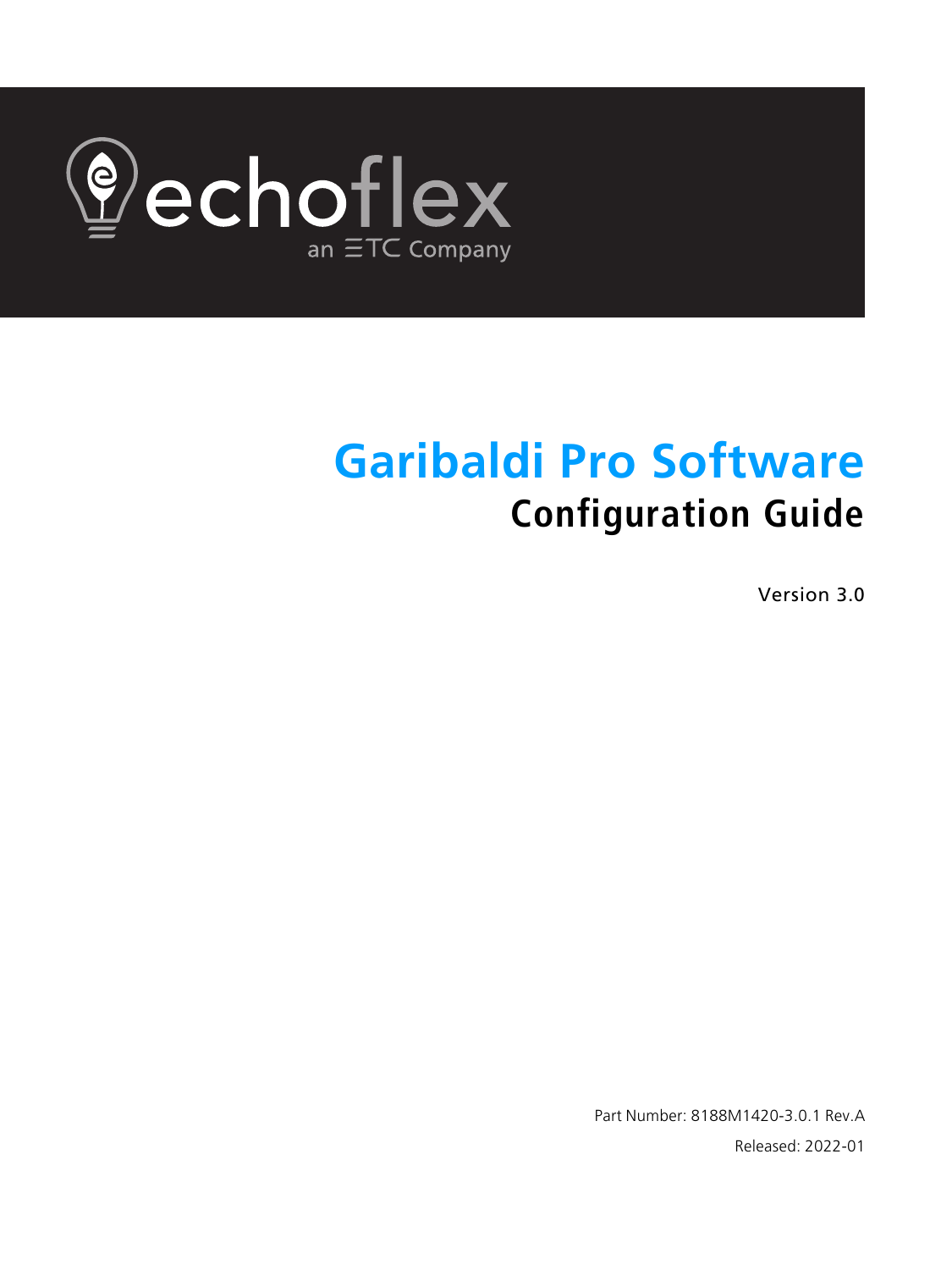To view a list of Echoflex trademarks and patents, go to **[echoflexsolutions.com/ip](http://www.echoflexsolutions.com/ip/)**. All other trademarks, both marked and not marked, are the property of their respective owners.

Echoflex intends this document, whether printed or electronic, to be provided in its entirety.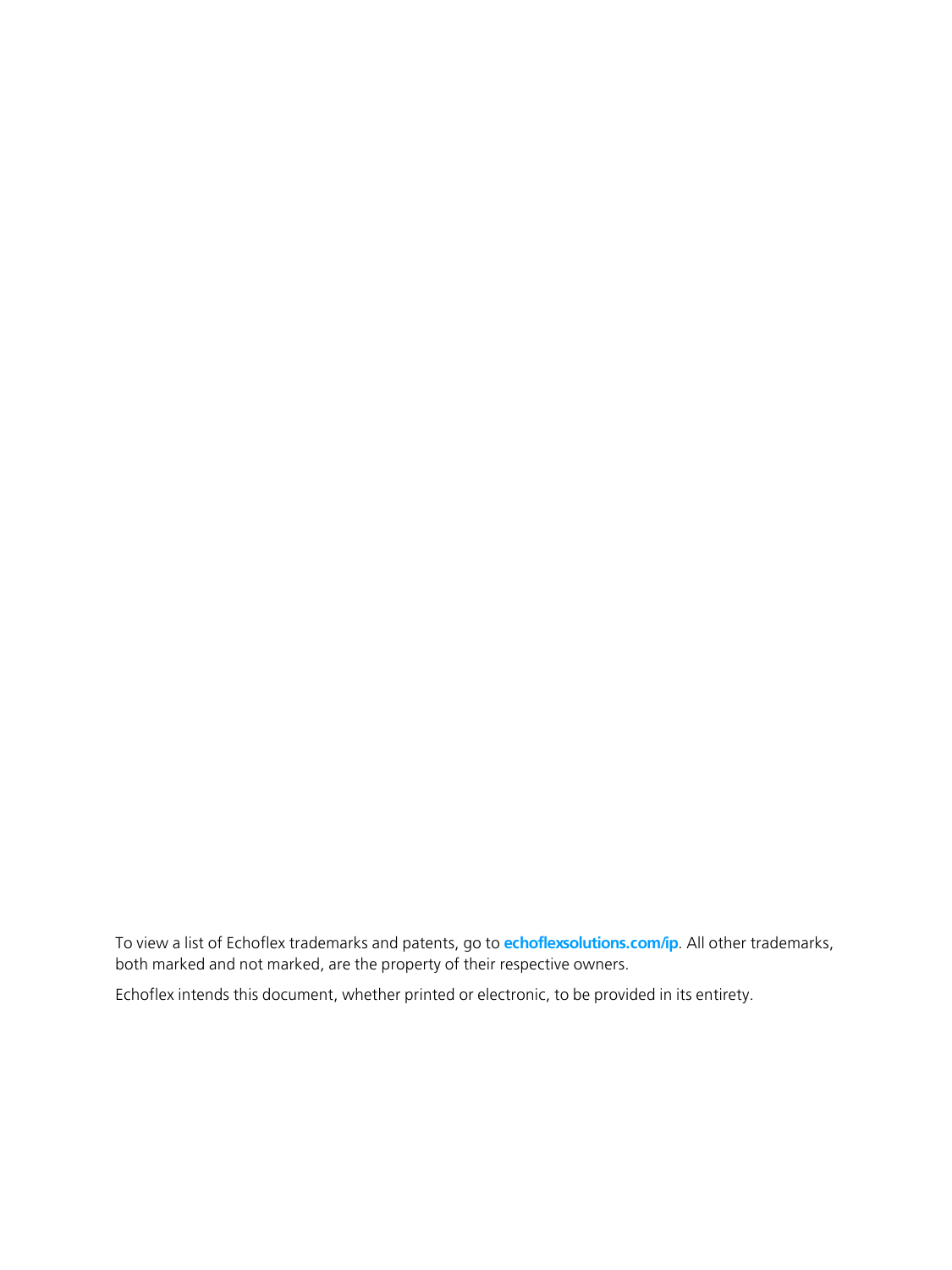# **Table of Contents**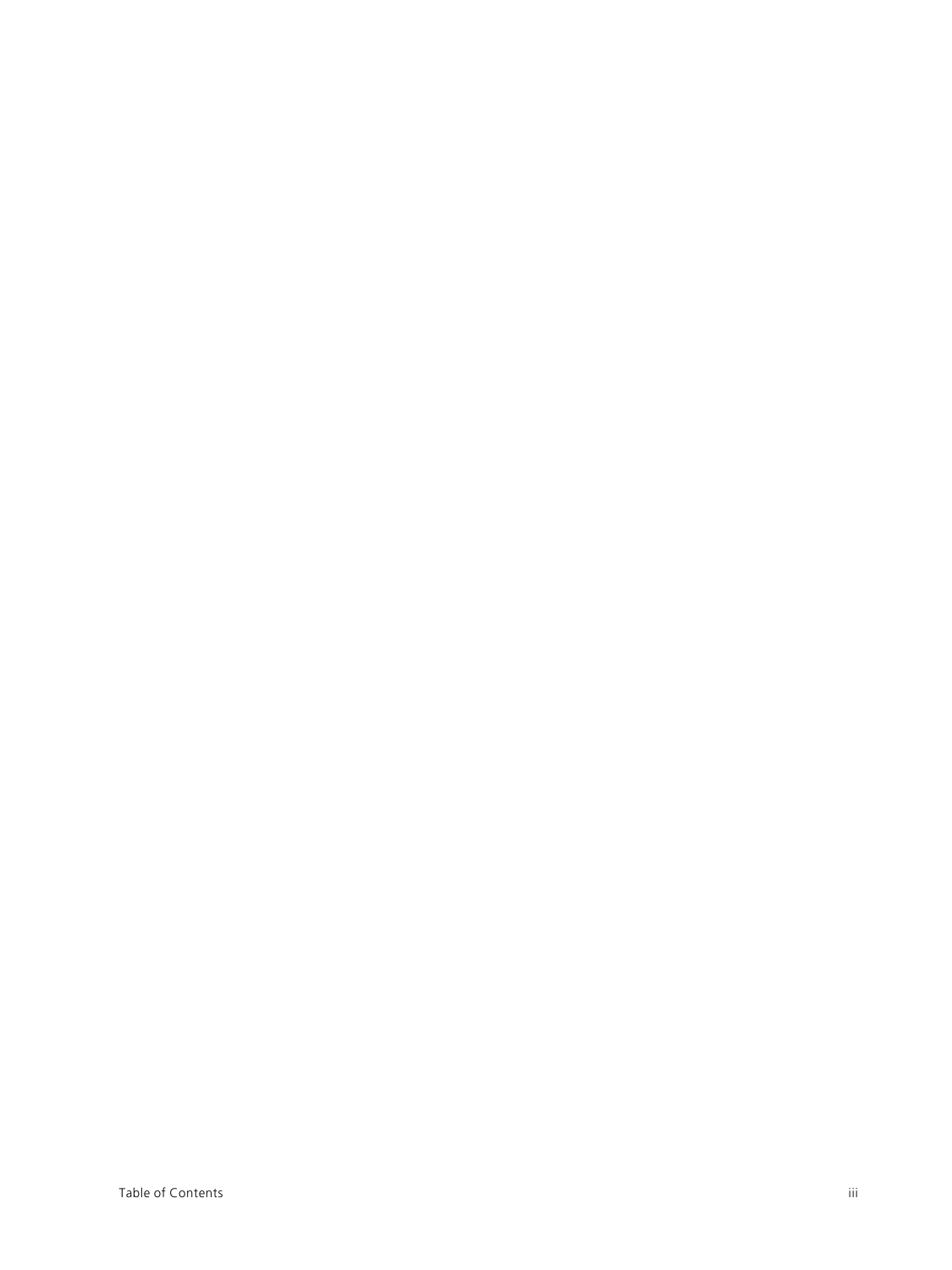## <span id="page-5-0"></span>Introduction

Garibaldi Pro software provides technicians and commissioning agents with features and tools to easily configure wireless devices and manage any Echoflex installation from one simple project browser view. You can commission a new project from scratch using the embedded configuration logic or connect to an installed project.

For an installed project, you can identify all Echoflex devices in the system, monitor wireless traffic, evaluate performance, troubleshoot, and revise configuration settings as required.

This guide describes how to use Garibaldi Pro to organize and configure wireless devices that make up your energy efficient lighting system.

#### <span id="page-5-1"></span>Features

- Create scalable wireless control projects, remotely or on site
- Online access to database of Echoflex devices
- Intuitive file representation of real project sites
- Tools to set up and manage project structure and configurations
- Identify and include pre-configured controllers
- Share project configuration files
- Choice of user preferences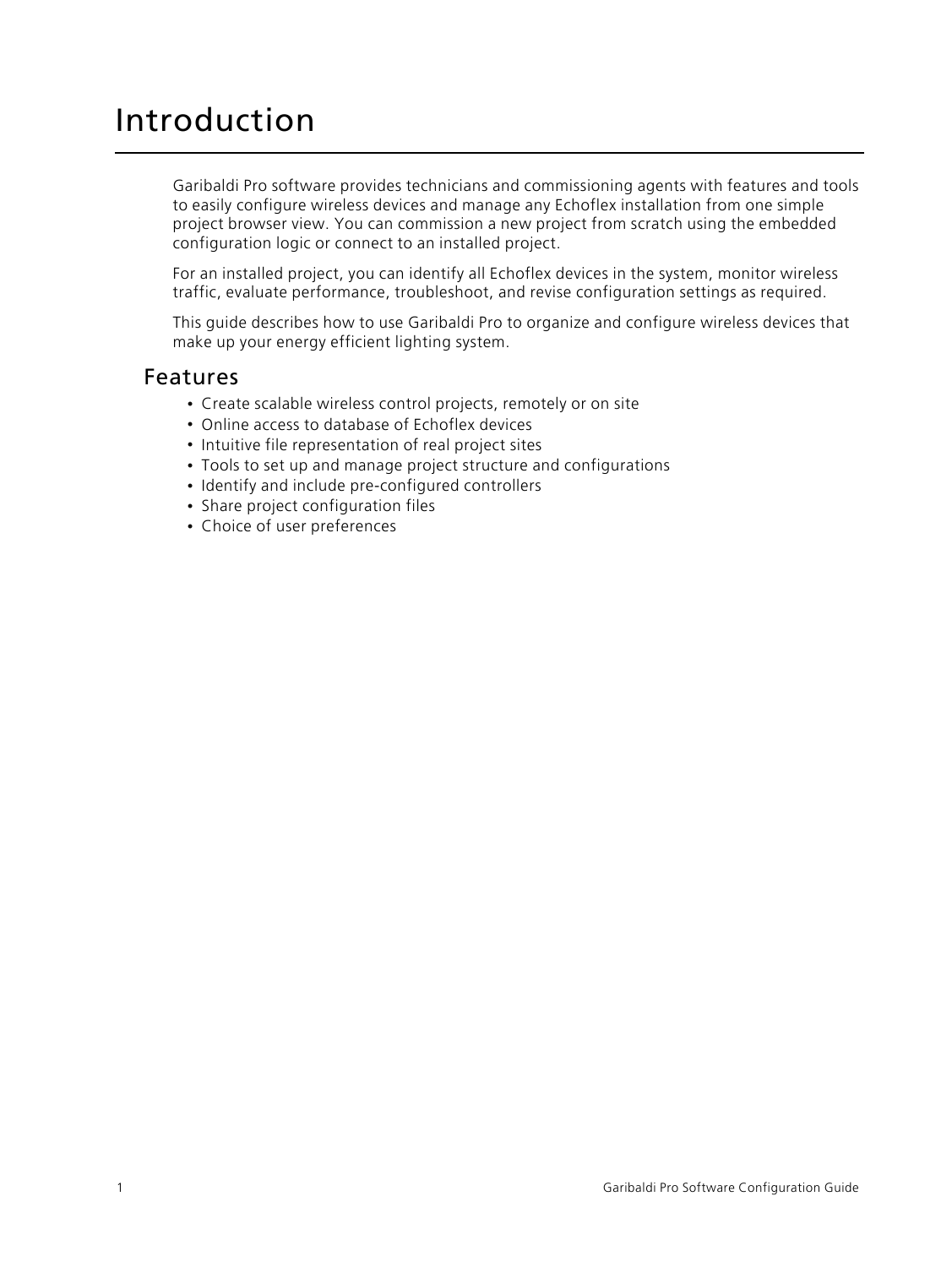## <span id="page-6-0"></span>Document Conventions

Echoflex user documentation is designed for print or electronic use. Cross-references highlighted in this document are links to the referenced section of the guide.

This guide uses the following conventions:

- Names of configuration settings are emphasized in italics.
- Switch actions (ON/OFF) and relay events (lights ON/OFF) are emphasized in ALL CAPS.
- Interactive elements of the interface for a task are emphasized in **Bold**.

Please email comments about this guide to: **[TechComm@etcconnect.com](mailto:TechComm@etcconnect.com)**.



**Tip:** Tips suggest time-saving methods to improve your workflow.



**CAUTION:** *<sup>A</sup> Caution statement indicates situations where there may be undefined or unwanted consequences of an action, potential for data loss or an equipment problem.*

#### <span id="page-6-1"></span>Help from Technical Services

If you are having difficulties that are not addressed by this document, contact Echoflex support at **[service@echoflexsolutions.com](mailto:service@echoflexsolutions.com)** or the main website at **[echoflexsolutions.com](http://www.echoflexsolutions.com/)**. If none of these resources are sufficient, contact Technical Services directly at the office identified below.

When calling for help, take these steps first:

- Prepare a detailed description of the problem
- Be near the equipment for troubleshooting
- Find your notification number if you have called in previously

Technical Services Department

3031 Pleasant View Road

Middleton, WI 53562

800-775-4382 (USA, toll-free)

+1-608-831-4116

**[service@echoflexsolutions.com](mailto:service@echoflexsolutions.com)**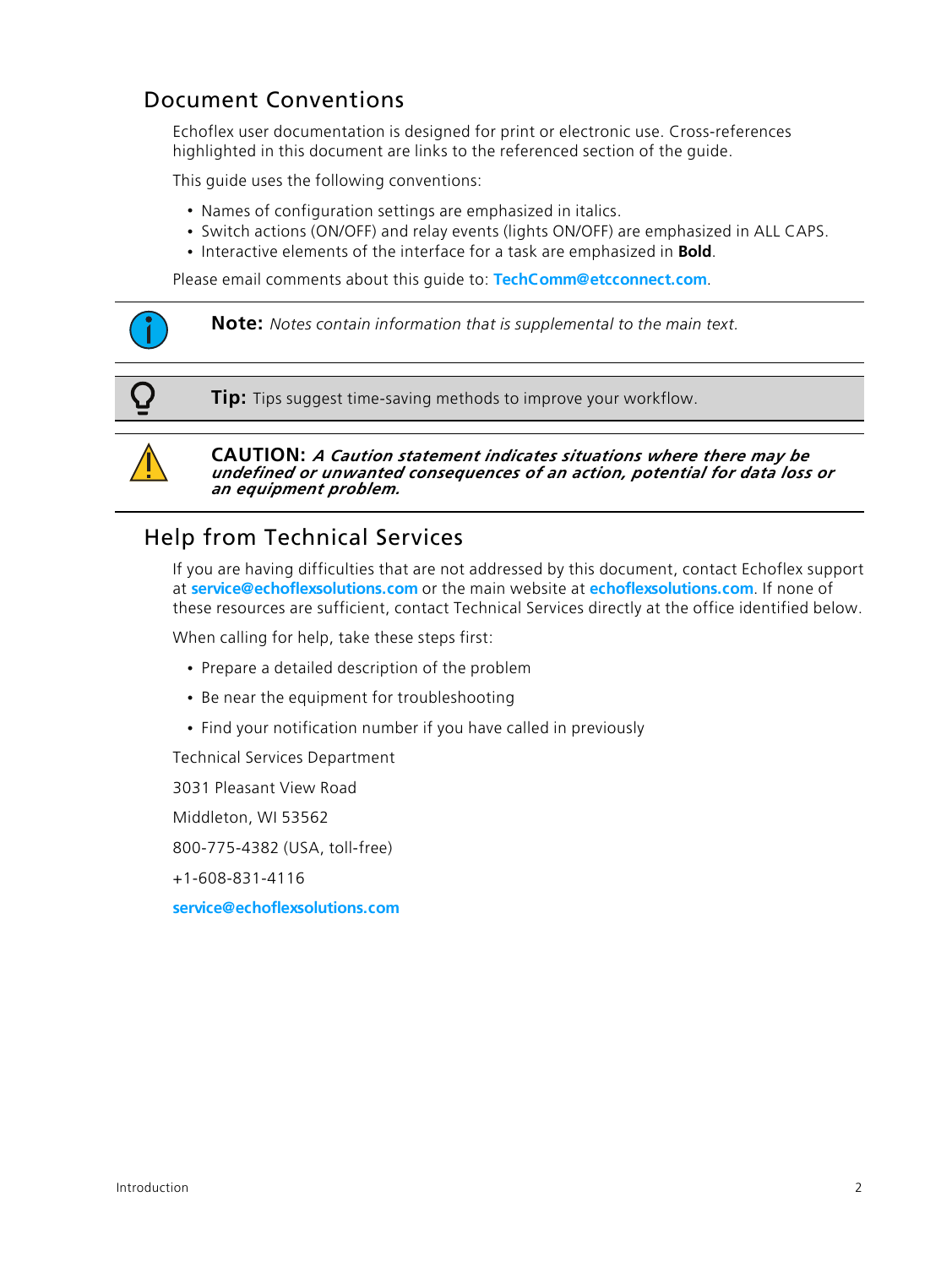## <span id="page-7-0"></span>Getting Started

This section describes the system requirements for installing Garibaldi Pro and how to get upand-running fast.

Once your system is set, explore *Best [Practices](#page-8-0)* for recommendations on how to use Garibaldi Pro effectively to manage wireless project configurations.

#### <span id="page-7-1"></span>System Requirements

- Computer with Windows® 10
- 2 GHz processor, or better
- 1 GB RAM, or better
- 70 MB free disk space
- Echoflex Serial Interface
	- Model ERUSB-SU, 902 MHz, part number: 8188A1142
	- Model ERUSB-SY, 868 MHz, part number: 8188A1343
- Display resolution of 1024 x 768, or better
- Internet connection

#### <span id="page-7-2"></span>Install Software

Garibaldi Pro is available for download from Echoflex at **[echoflexsolutions.com](https://www.echoflexsolutions.com/products/interfacesgateways/garibaldi-pro)** at no cost.

- 1. Download the Garibaldi Pro executable file, example project file, and PDF version of the user guide, if required. An online version of the guide is included with the software.
- 2. Run the installation wizard.
- 3. Launch Garibaldi Pro.
- 4. Click **Tools** > **Update Database** from the Main Menu to generate the latest version of the Echoflex device database.

#### <span id="page-7-3"></span>Welcome Screen

The Welcome Screen displays real-time graphic feedback of detected messages and signal strength to help you evaluate performance and troubleshoot communication issues.



Buttons at the bottom of the Welcome Screen provide three options to get started: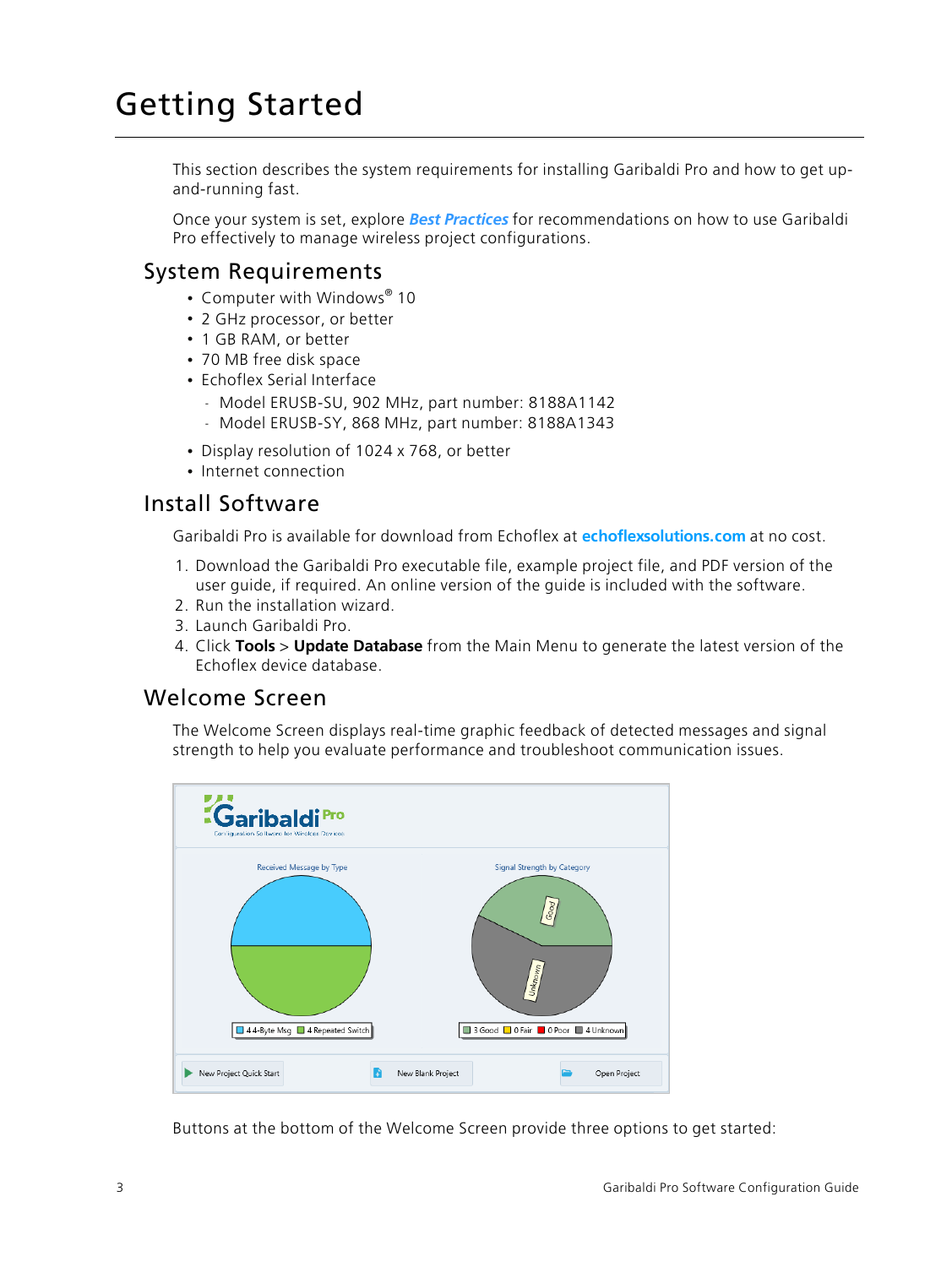- *New [Project](#page-12-2) Quick Start* select to create an automated structure for a new project.
- *New Blank [Project](#page-13-0)* select to create the project structure manually.
- **Open Project** to get oriented with the interface, open an existing Garibaldi Pro file or the example project file from the folder you selected for the download. Explore the structure and elements as described in *Home [Screen](#page-9-0)*.

To generate the latest version of the Echoflex device database, click **Tools** > **Update Database** from the Main Menu.

#### <span id="page-8-0"></span>Best Practices

Garibaldi Pro is designed to save time and enhance system control. The following best practices are provided to help you get the most out of this tool.

- Before you start a Garibaldi Pro project, gather all available information about the installation plan, the devices, and radio IDs as this will simplify the project management process. See *[Garibaldi](#page-12-0) Project Files on page 8*.
- Use the Upload and Download synchronizing features knowingly. For example, use these features only when you are confident in the device information (download) or the Garibaldi Pro project file information (upload). The information on the destination is overwritten. See *Upload Links and [Settings](#page-20-1) on page 16* and *[Download](#page-23-0) Links on page 19*.
- Save the project file each time you complete a configuration for a space.
- When adding devices to the Project Browser, enter the **[radio](#page-18-0) IDs** to enable real linking and take advantage of the *[Download](#page-23-0) Links* feature.
- Use *Copy a [Space](#page-20-0)* to quickly build a structure that uses the same configured devices throughout the project site.
- Add descriptive **[Device](#page-17-1) Labels** to provide more information about connections in the project. Adding a unique label that identifies relationships may help in projects that have many of the same type of device on the same floor.
- Use a naming convention that works if you copy the space. For example, if your zone names are *Rm100 daylight* and *Rm100 non-daylight*, it may be confusing if you copy the space to Room 405. Avoid using space-specific identifiers, or be prepared to rename them.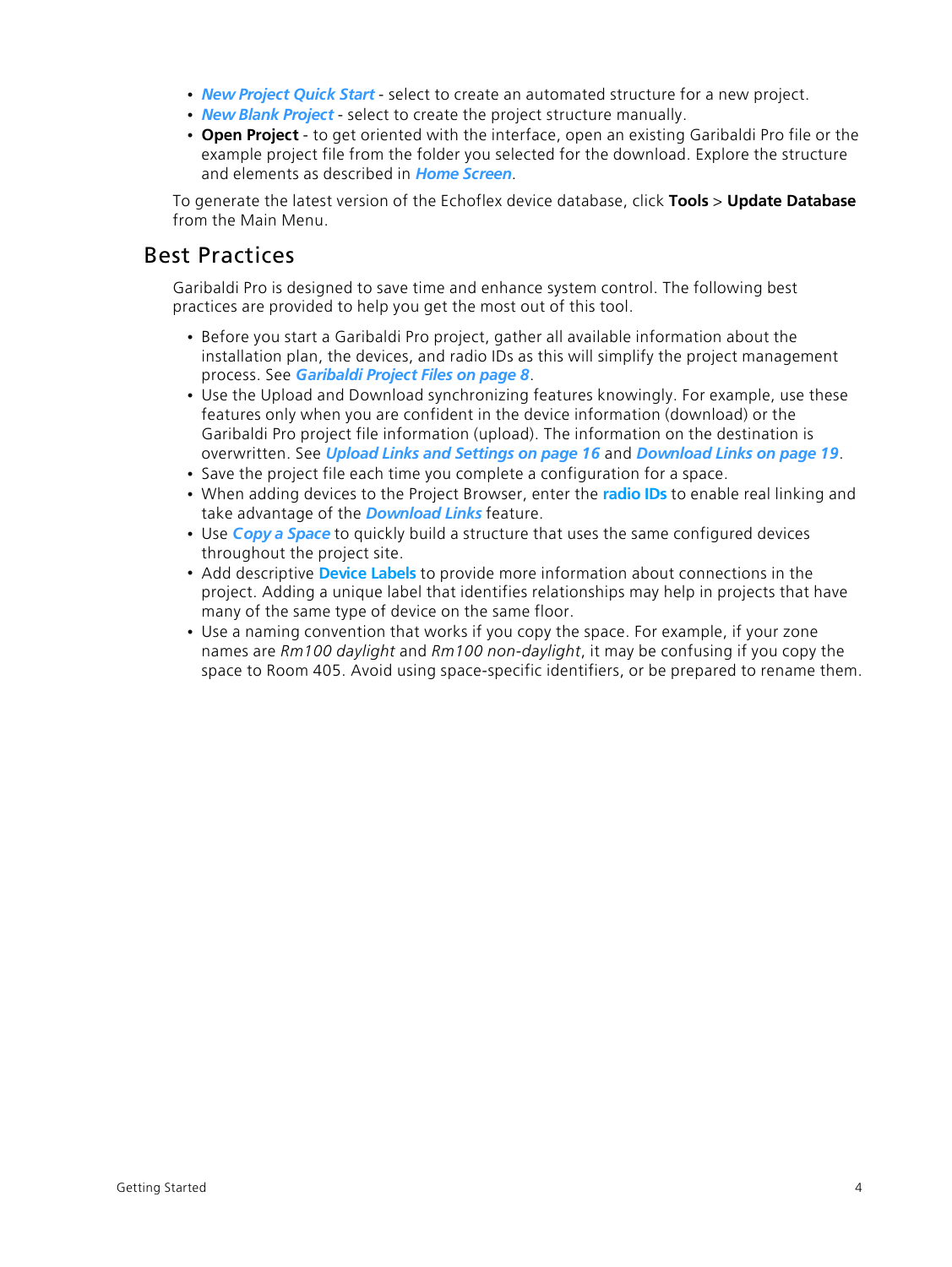<span id="page-9-0"></span>The Home Screen displays the Main Menu, the interactive Project Browser on the left, and the context-sensitive Configuration Panel on the right.

At the bottom of the screen, a green icon indicates a connected serial interface that enables wireless communication with devices that are within range. A red icon displays when a serial interface is not connected.



#### <span id="page-9-1"></span>Main Menu

You can access the following basic control features from the Main Menu.

**File** - Create new projects or manage existing projects using the file options. Garibaldi Pro projects have a .gpf file extension.

**View** - Set your user preferences: select a Device Settings level and choose between a Dark Theme or Light Theme to display the interface.

**Tools** - Update the Echoflex device type database for use in your projects. Requires an internet connection.

**Help** - Access the online help.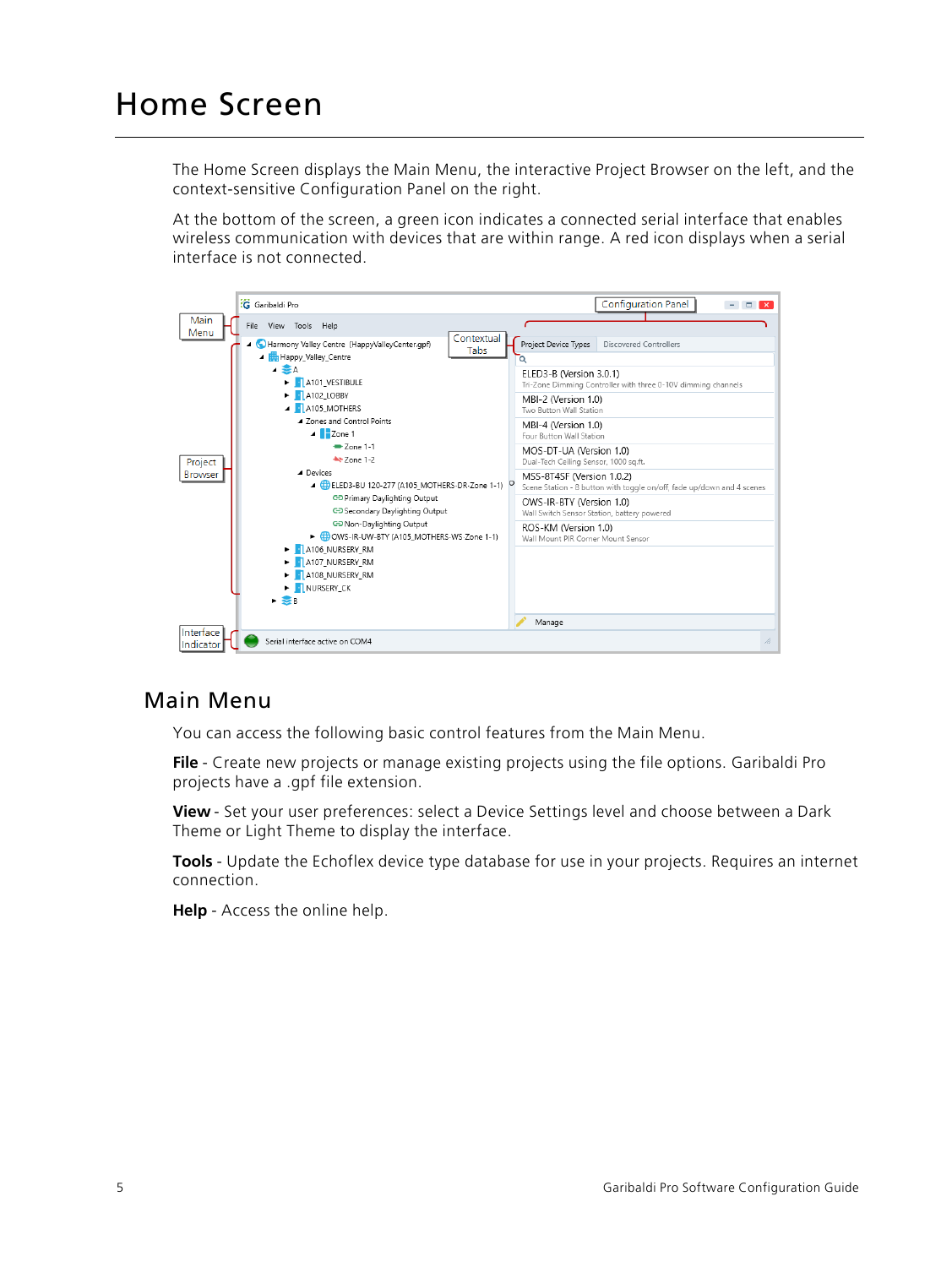## <span id="page-10-0"></span>Project Browser

The Project Browser provides an expandable project structure that identifies the project's site, buildings, floors, and spaces where you can coordinate, connect, and configure devices. A space describes any type of defined area, for example a room, hallway, stairwell, or parking garage. The Project Browser also identifies zones and control points, the location of each device, and whether it is linked.

Each element in the Project Browser has a right-click menu that provides context-sensitive control options. To edit Project Browser elements, see *Manage Project Browser [Elements](#page-15-1) on [page 11](#page-15-1)*.

A Garibaldi Pro project is a virtual representation of a site that becomes a working model only after the controllers are powered and configured with radio IDs for all the linked devices.



 $\Omega$ 

**Tip:** To expand or collapse a level in the Project Browser click the black triangle. Double-click the name of the element to expand or collapse all levels.

#### <span id="page-10-1"></span>Configuration Panel

The tabs that display in the Configuration Panel are determined by the element selected in the Project Browser. The descriptions below provide an overview of each tab. For working instructions, see *[Develop](#page-14-0) a Project*.

#### <span id="page-10-2"></span>Project Device Types

The Project Device Types tab lists the device types that have been selected from the database and can be added to your project. Each device type listed has a model, firmware version, and short description. To edit the list of devices, see *[Manage](#page-14-1) Project Device Types on page 10*.

**About the Device Database**: The device database includes profile information for all the eligible Echoflex devices and firmware versions, both current and previous. Every project must have a Project Device Types list. Creating a Project Device Types list simplifies placing multiple instances of the same device throughout the project.

When you create a new list make sure you select from an up-to-date database. Click **Tools** > **Update Database** from the Main Menu to generate the latest version.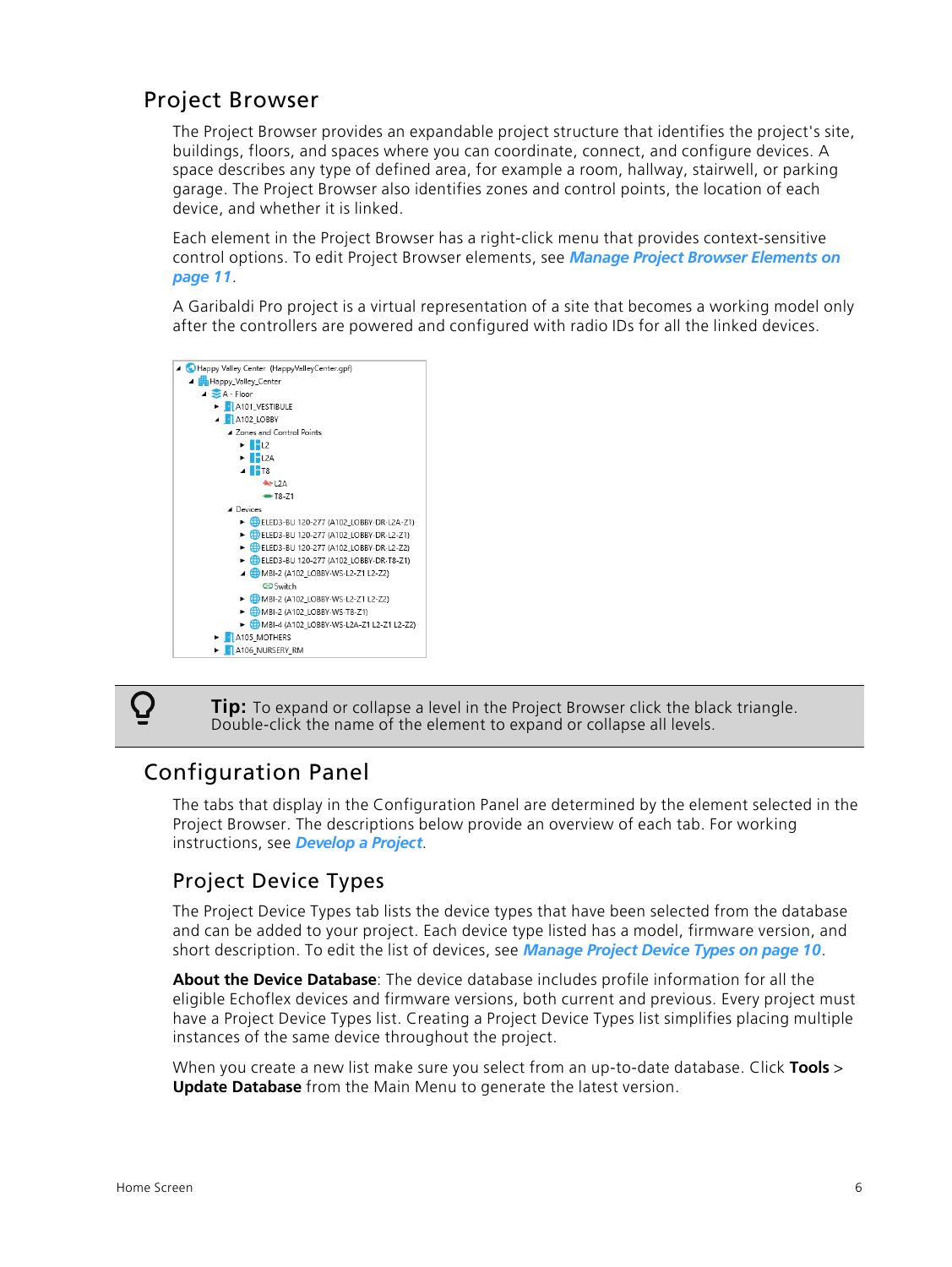## <span id="page-11-0"></span>Discovered Controllers

The Discovered Controllers tab lists controllers that are powered and within wireless range of the Echoflex serial interface. This feature provides a quick method for identifying controllers when you are at an installed project site. When a discovered controller is added to the Project Browser, the controller's profile is automatically added to the Project Device Types list. To use this feature, see *[Manage](#page-14-1) Project Device Types on page 10*.

## <span id="page-11-1"></span>Device Info

The Device Info tab provides profile information about the device that is selected in the Project Browser: an image, description, label, and unique radio ID. If the radio ID is not entered, you can choose a method for adding it. To edit the device label or radio ID, see *Edit [Device](#page-17-0) [Information](#page-17-0) on page 13*.

#### <span id="page-11-2"></span>Settings

The Settings tab provides a list of settings for a configurable device that is selected in the Project Browser. Settings are organized into levels and sorted alphabetically according to the control function. To configure settings, see *[Configure](#page-19-0) Device Settings on page 15*.

#### <span id="page-11-3"></span>Device Links

The Device Links tab provides a structured view of the devices that are linked or can be linked to the device that is selected in the Project Browser. To link a device, see *Link a [Device](#page-15-2) on [page 11](#page-15-2)*.

#### <span id="page-11-4"></span>Control Points

The Control Points tab provides a structured view of the eligible controllers that can be associated to the zone that is selected in the Project Browser. A control point in a zone describes a specific wiring connection, like a circuit number. You can create and label control points to map the wiring connections for a project. A zone can have multiple control points, each of which can be associated with a different controller. To associate a control point, see *[Associate](#page-16-1) a Control Point on page 12*.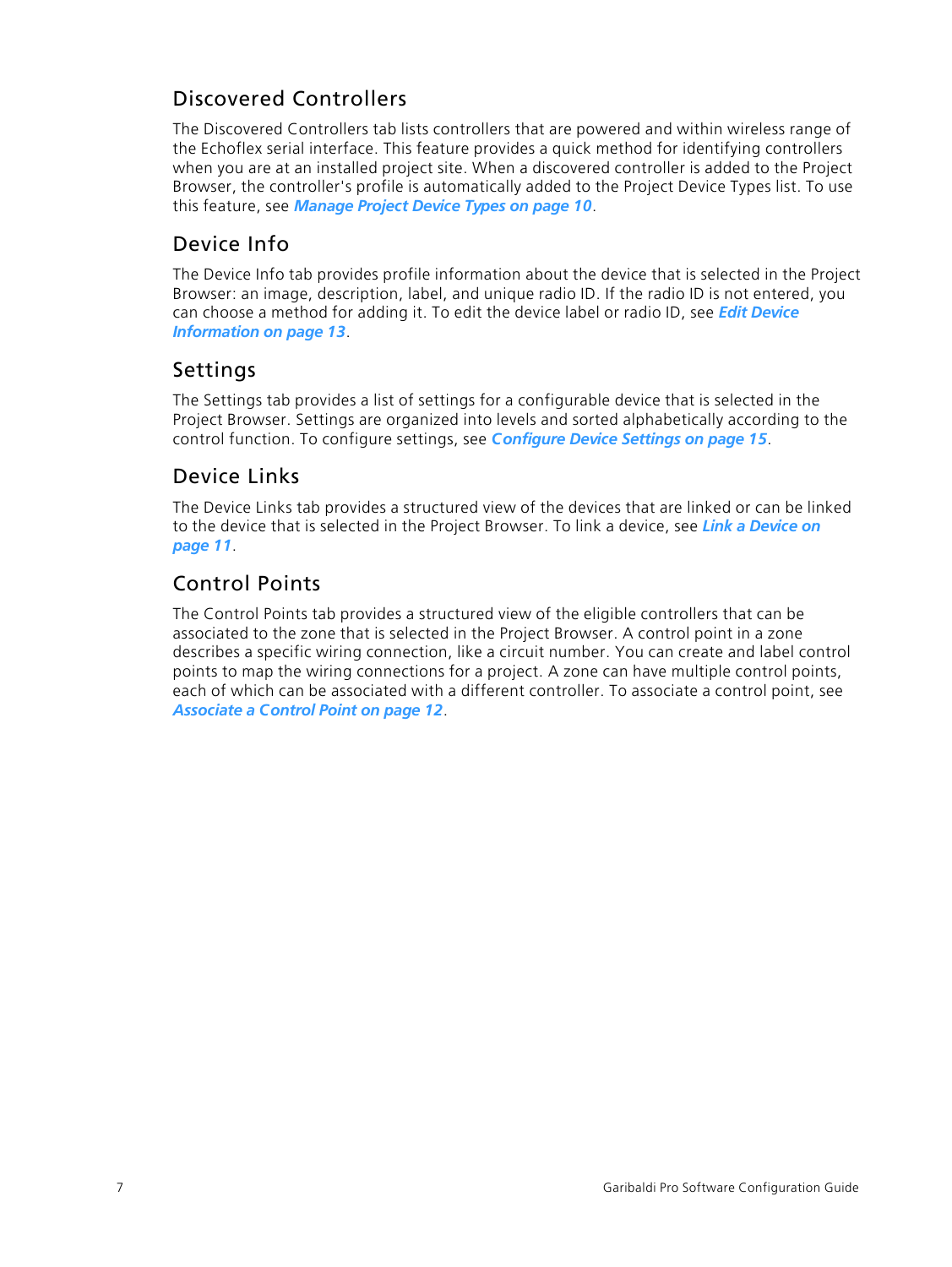<span id="page-12-0"></span>Garibaldi Pro is a software tool that allows you to manage wireless Echoflex projects easily and efficiently. It provides a representation of the devices' physical locations, their relationships, settings, and control. Garibaldi Pro also allows you to define and modify these elements and synchronize the site installation with the Garibaldi Pro project file.

- If your project was pre-commissioned by Echoflex with a ship date of September 2021 or later, a Garibaldi Pro project file already exists. Use the QR code provided with the project shipment to access the file in the project folder. If you cannot access the code, contact the sales agent or Echoflex and request the file.
- If your project was pre-commissioned by Echoflex before September 2021, the project file is not compatible with Garibaldi Pro. You may use the file with the previous version of Garibaldi software to manage your project and make changes as necessary. If the file is not available, contact the sales agent or Echoflex to request this file.



**Note:** *To update and manage an old project with Garibaldi Pro, use the new project tools to recreate it in Garibaldi Pro.*

• If you have an installed project that was not pre-commissioned by Echoflex, the process of creating the Garibaldi Pro project file will be more hands-on. Echoflex products are shipped with extra radio ID labels for applying to the *As-Built Drawings* for the project. Use these drawings and radio ID labels to map your project site structure, identify, and locate installed devices. Garibaldi Pro provides features to help you easily create links between devices and download from configured controllers.

Once you are up and running, managing different aspects of an Echoflex project becomes straightforward. For example, replacing a controller on site is easy when you can identify its exact location, the firmware version, and what is linked to it. After you install the replacement, you can simply *Upload Links and [Settings](#page-20-1)* to fully integrate the new controller.

## <span id="page-12-1"></span>Create a New Project

Garibaldi Pro provides multiple ways to start a new project.

- *New [Project](#page-12-2) Quick Start* an easy-to-use default template that prompts you with steps to build a project structure.
- *New Blank [Project](#page-13-0)* a manual way to design a project structure.
- Open Project open an existing project file to use as a template and click **File > Save As**.



**Note:** *You can create the project structure, add and link devices, and configure settings without being on site. To record the unique radio ID you must either have the information to enter manually or capture it wirelessly on site. See Enter a [Radio](#page-18-0) ID on [page 14](#page-18-0).*

#### <span id="page-12-2"></span>New Project Quick Start

The New Project Quick Start method makes it easy to define a structure using terminology that best describes your project and to select devices you want to include.

- 1. Click **File** > **New Project Quick Start** and follow the prompts.
- 2. Double-click or drag and drop devices from the database to the Project Device Types list. To remove a device you added in error, double-click or drag it back from left to right.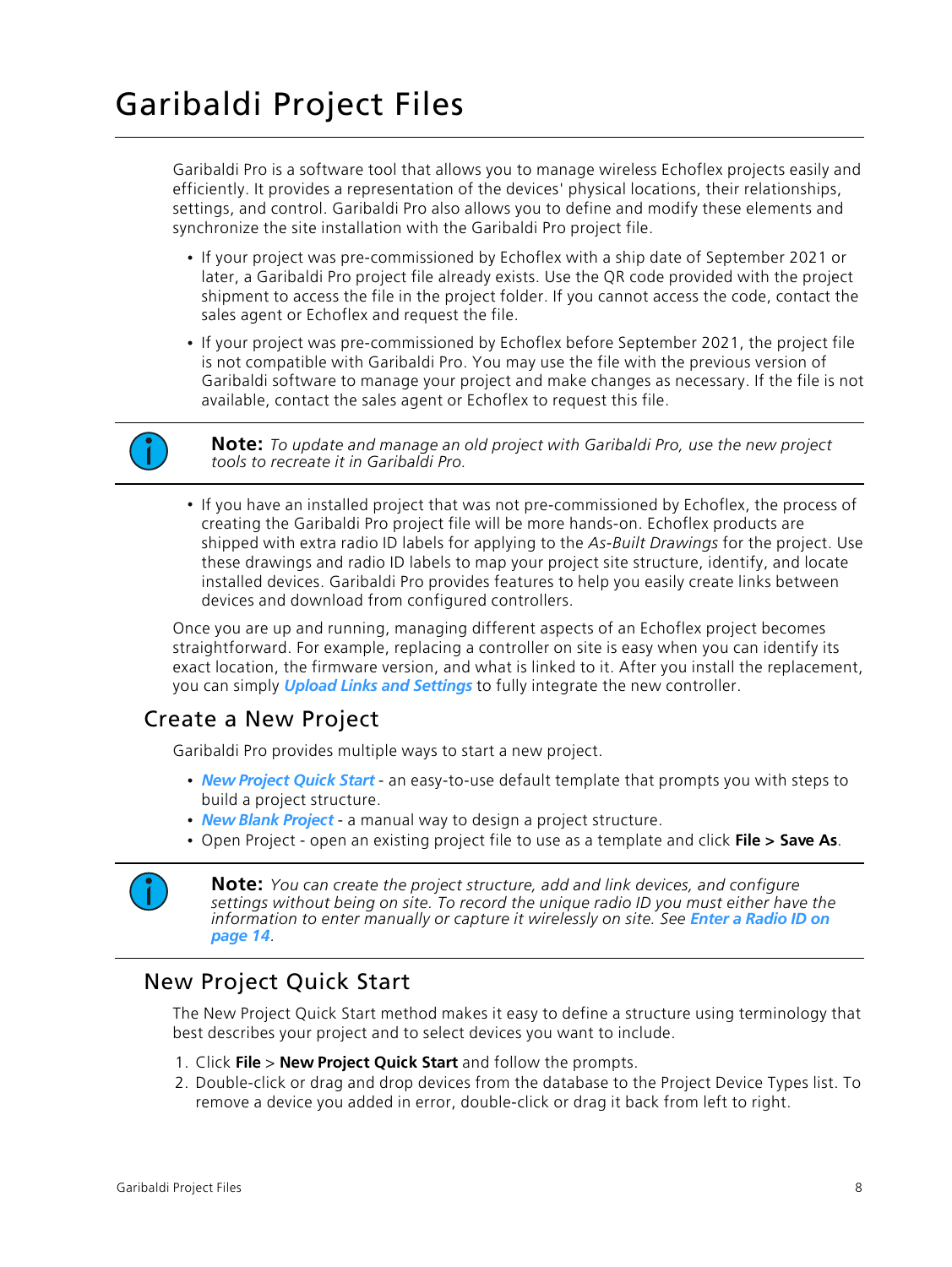3. Click **Finished**. The structure you created is displayed in the Project Browser. The following screenshot shows the default element names.



- 4. Use the right-click menu to rename, add, or delete an element.
- 5. Drag and drop devices from the Project Device Types list to the target space in the Project Browser. See *Place a [Device](#page-15-0)*.

## <span id="page-13-0"></span>New Blank Project

Once you are familiar with Garibaldi Pro and know the project structure you want to create, it may be more efficient to create a new project manually.



**Note:** *To use an existing project as a template for a new project, open the template project, click Save As, and modify the elements as required.*

#### <span id="page-13-1"></span>Create a Project Structure

Use the right-click menu in the Project Browser to rename, add, or delete elements as required.

- 1. Click **File** > **New Blank Project**.
- 2. Right-click **New Project Site** and click **Rename Site** to name the project.
- 3. Right-click the renamed project site and click **Add Building**.
- 4. Enter a name for the building and click **OK**. A hierarchical sub-structure that includes one floor, one space, one zone, one control point, and a place for devices is automatically created. Add multiple buildings as required (for example, West Wing and East Wing).

#### <span id="page-13-2"></span>Create a Project Device Types List

A new blank project does not have any device types. Select the devices you want for the project from the Echoflex device database.

- 1. Click **Devices** in the Project Browser and click the **Project Device Types** tab in the configuration panel.
- 2. Click **Manage** to access the device database.
- 3. Select the **Only Display Current Device Types** check box to restrict the list of devices. If you are looking for older devices or want to see all the devices, clear the check box.



**Note:** *To find a device, use the Search field to enter a model name or other criteria. Select a device to display its profile information.*

- 4. Double-click or drag and drop each device from **Device Database**, one at a time, right to left. To remove a device you added in error, double-click or drag it back from left to right.
- 5. Click **OK** to save the **Project Device Types** list and close the window. To place an instance of a device in a space, see *Place a Device on [page 11](#page-15-0)*.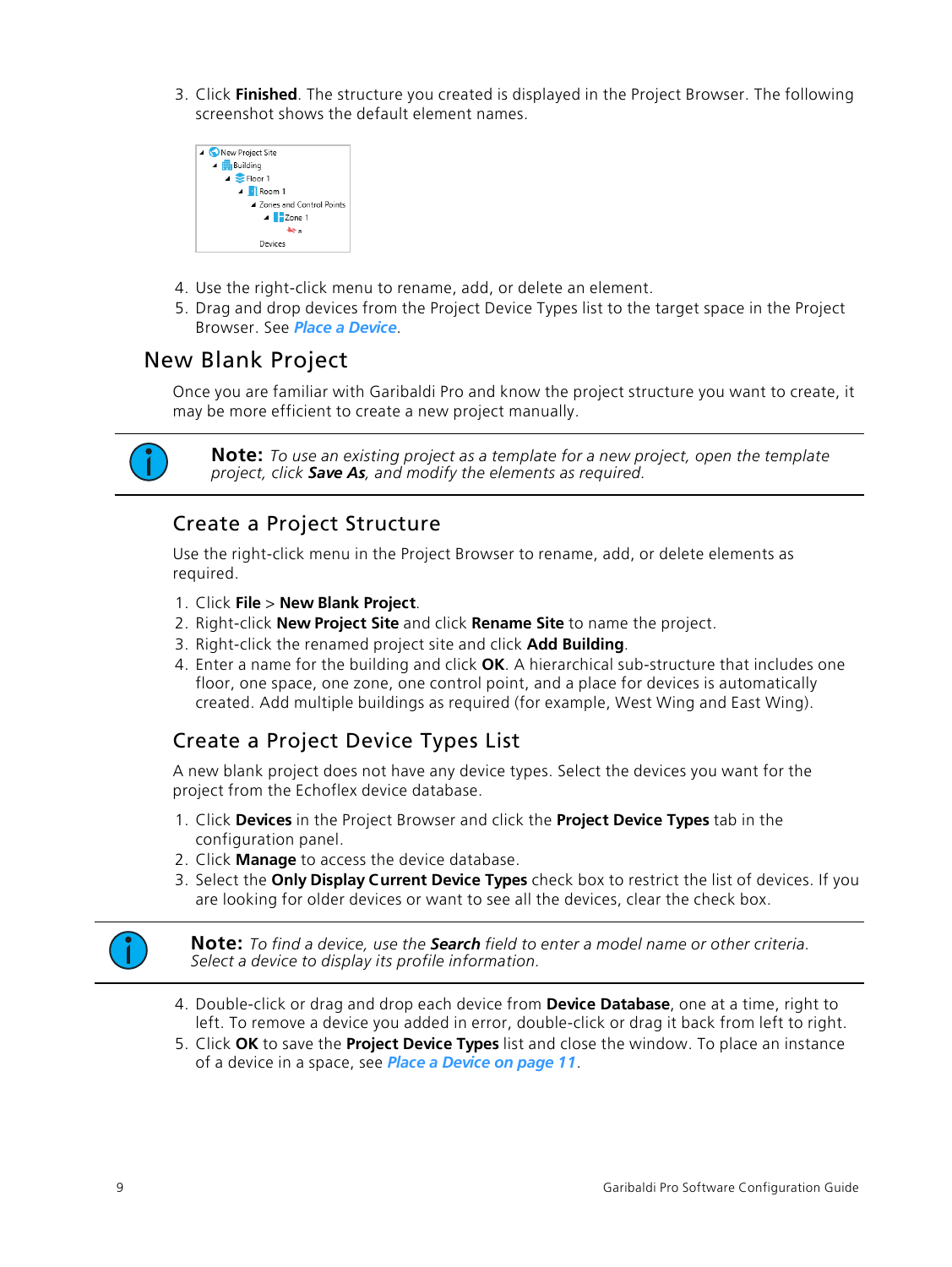## <span id="page-14-0"></span>Develop a Project

Garibaldi Pro's management features make it easy to develop and edit a project file. You can modify the device list, place devices in spaces according to your design, edit and copy the project structure, establish links, and configure settings.

## <span id="page-14-1"></span>Manage Project Device Types

Each project has a Project Device Types list that you can edit at any time. To ensure you have access to the latest device catalog, update the device database (**Tools** > **Update Database**).

Profile information for device types is generic; the radio ID field is blank and all the settings are default values. This allows you to place an instance of a device in the Project Browser once or multiple time, and then modify it as required.

- 1. Select any element in the Project Browser and click the **Project Device Type** tab.
- 2. Click **Manage** to access the device database.

| :G Garibaldi Pro<br>$ =$ $x$                               |                                                                |  |  |
|------------------------------------------------------------|----------------------------------------------------------------|--|--|
| Manage Project Device Types                                |                                                                |  |  |
| Project Device Types                                       | Device Database                                                |  |  |
| Q                                                          | Q                                                              |  |  |
| <b>FLED1-BLED Fixture Controller</b><br>Version 3.0.1      | Only Display Current Device Types                              |  |  |
| ELED2H-A Tunable White Dimming Controller<br>Version 3.0.0 | EEL - Elaho Echoflex Interface<br>Version 1.0                  |  |  |
| MBI-2 Multi-Button Station<br>Version 1.0                  | ELED1-B LED Fixture Controller<br>Version 3.0.1                |  |  |
| MOS-IR-UA PIR Ceiling Sensor<br>Version 1.0                | FLED1H-ALLED Fixture Controller<br>Version 3.0.0               |  |  |
| OWS-IR-BTY PIR Wall Switch Sensor<br>Version 1.0           | ELED2-B Tunable White Dimming Controller<br>C<br>Version 3.0.0 |  |  |
| PTM265 Single Paddle Wall Switch<br>Version 1.0            | ELED2H-A Tunable White Dimming Controller<br>Version 3.0.0     |  |  |
| TAP-41 Light and CCT Sensor<br>Version 1.0                 | ELED3-B Tri-Zone Controller<br>Version 3.0.1                   |  |  |

3. Select the check box **Only Display Current Device Types** to restrict the list of devices. To display all the device versions, past and present, clear the check box.



**Note:** *To find a device, enter the model or other criteria in the Search field. Select a device to view its image and brief description.*

- 4. Add devices to the **Project Device Types** list from the database. Double-click or drag and drop each device from **Device Database**, one at a time, right to left. To remove a device, double-click or drag and drop it from left to right.
- 5. Click **OK** to save the **Project Device Types** list and close the window. To place an instance of a device in a space, see *Place a [Device](#page-15-0) on the next page*.

**Tip:** To reuse a Project Device Type list for another project, create a new project using Save As and modify elements as required.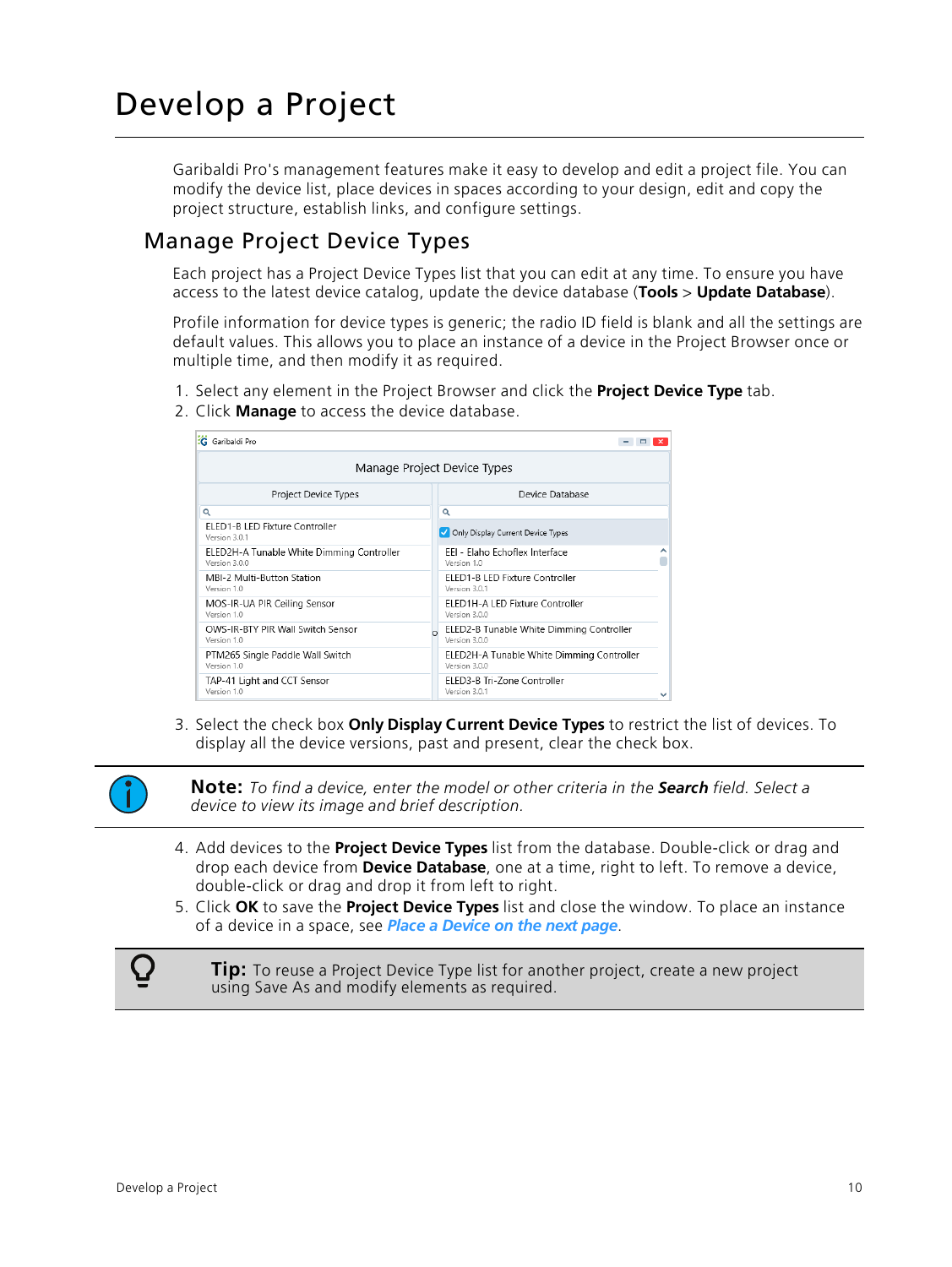## <span id="page-15-0"></span>Place a Device

After a device is added to the Project Device Types list, you can place an instance of it in a space, or in multiple spaces in the Project Browser. An instance of a device type from the Project Device Types list always has default settings.

- 1. Expand the Project Browser to display the target space.
- 2. Select the device from the **Project Device Types** tab, and then drag and drop it to the space. If not already open, the **Devices** folder expands to display the device that has been added, sorted alphabetically.
	- To link the device, see *Link a [Device](#page-15-2) below*.
	- To configure the device, see *[Configure](#page-19-0) Device Settings on page 15*.
	- To delete the device if it was added in error, right-click and select **Delete**.

## <span id="page-15-1"></span>Manage Project Browser Elements

To make navigation easy, elements in the Project Browser are displayed alphabetically.

- Use the context-sensitive right-click menu to rename or manage elements.
- Expand and collapse the project structure to manage the view of large projects that have multiple buildings, floors, and spaces. To add an instance of a device, see *Place a [Device](#page-15-0) [above](#page-15-0)*.
- Use drag-and-drop to reorganize devices (for example, to move a device to a different space or floor).
- Use *Copy a [Space](#page-20-0)* to quickly replicate the layout of a space that is the same on other floors or buildings.

**Tip:** To select a device in the Project Browser using its unique radio ID, right-click the name of the Site and select **Find Device in Project Browser** or press CTRL-F on your keyboard.

## <span id="page-15-2"></span>Link a Device

In an Echoflex solution, links are the connections that establish wireless communication between devices. Controllers have a link table that is used to manage the devices it recognizes by radio ID and equipment profile. Each controller can support up to 20 devices.

Every device in the Project Browser has a link icon and control function, and multi-channel devices have a control function for each channel. The link icons and control functions are displayed when you click to expand a device. Select the control function to display the devices that are linked. If no device is linked, the Device Links tab displays eligible links in the space (for example, switches or sensors for a controller, or controller channels for a switch or sensor).

If you are mapping an installed project, you can download the existing links from discovered controllers. See *[Download](#page-23-0) Links on page 19*.



**Note:** *To create a link to a device in another space or on another floor, navigate the structure in the Device Links tab.*

You can link devices even if their radio IDs have not been entered yet. When the radio IDs are recorded in the Device Info tab, link information can be uploaded from Garibaldi Pro to the target controller. See *Upload Links and [Settings](#page-20-1) on page 16*.

1. Select a device in the **Project Browser** and expand it to show its link icon and control function.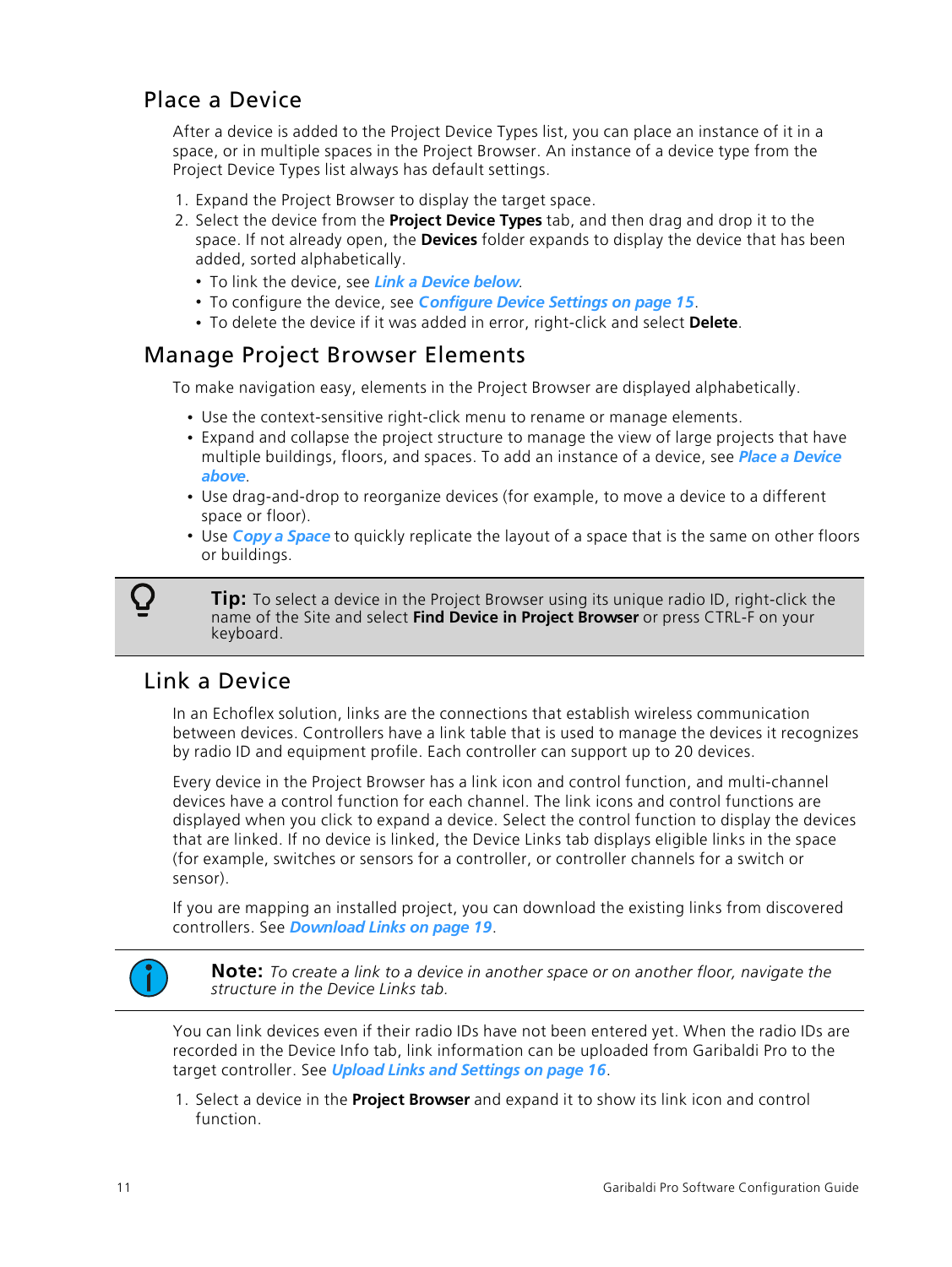- 2. Select the control function.
	- If it is linked, ( $\bullet$ ) the **Device Links** tab displays the linked devices.
	- If it is not linked, ( ) the **Device Links** tab displays eligible devices on the same floor.
- 3. Drag and drop the link icon in **Device Links** tab onto the link icon of the target device displayed in the Project Browser. The link icon updates to indicate the devices are now linked. To remove the link, right-click the link icon in the **Device Links** tab and select **Remove Link**.



**Note:** *If you move a device to another space, it maintains all the information you have assigned to it: links, radio ID, and settings.*

#### <span id="page-16-0"></span>Send a Learn Command

If a controller is not easily accessible, you can activate Learn mode from Garibaldi Pro to link a device you can access. It works the same way as physically pushing the **Learn** button on the controller. The Power LED on the controller blinks to indicate that it is in Learn mode.

If the controller has multiple channels, sending another Learn command activates the next channel on the controller. For example, to activate the third channel on an ELED3, you must send three Learn commands.

To exit Learn mode on a single channel controller before it times out, send another Learn command. To exit Learn mode on a multi-channel controller, send one more Learn command than there are channels. Learn mode times out in 60 seconds.



**Note:** *When a single channel controller is in Learn mode, the relay toggles the connected load ON and OFF. For multi-channel controllers, the activated channel reflects the dimming level for the connected load. If visible, the color of the LED also indicates the activated channel: red = CH1, green = CH2, and blue = CH3.*

To send a command to a controller, you must be within wireless range of the powered device.

- 1. Select the controller in the Project Browser.
- 2. Select **Send Learn Command** from the right-click menu. To confirm the command, the Learn LED on the controller is lit.
- 3. Send a teach message from the device you want to link to the controller:
	- a. For a sensor, press the **Teach** button on the sensor.
	- b. For a switch, active the ON switch three times quickly.



**Note:** *If you create a link using this method, the link is not automatically recorded in the project. You must [Download](#page-23-0) Links to synchronize the project file with the links on the controller.*

## <span id="page-16-1"></span>Associate a Control Point

For complex projects you may want to use the zones and control points feature. This added level of project design lets you associate controller functions with custom zones and control points (wiring connections) that you identify in a space. For example, a classroom may have two lighting zones: a whiteboard zone and a general lighting zone. The general lighting zone may have two control points; one for daylight-controlled fixtures and one for non-daylight controlled fixtures.

1. Select the control point in a Zone. The controller's eligible functions (channels) display in the Control Points tab in the configuration panel. If the control point is not associated with a function, the icon is orange ( $\leftrightarrow$ ). If the control point is associated, the icon is green ( $\leftrightarrow$ ).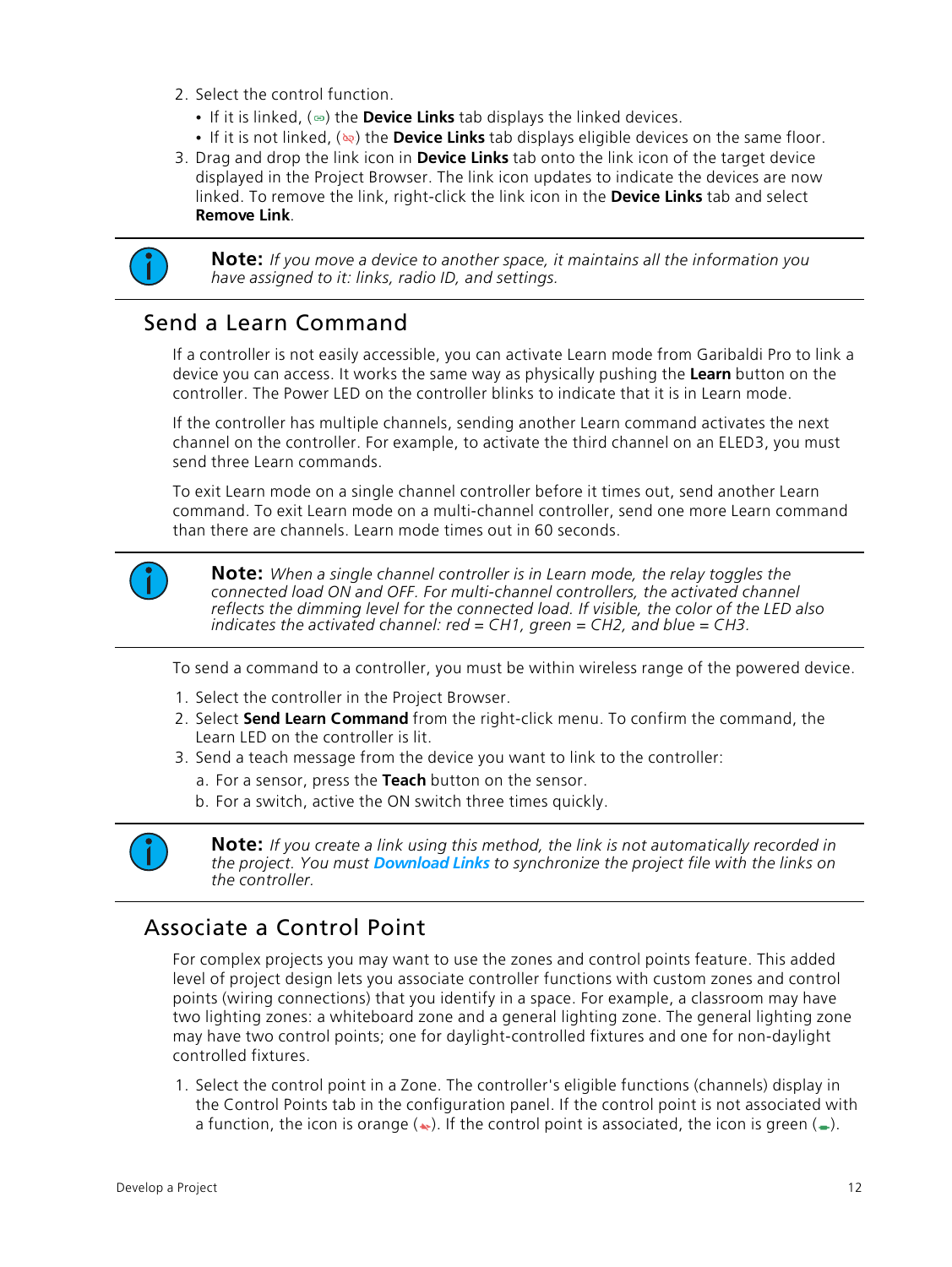2. Drag and drop the controller function to the control point in the Project Browser, right to left. The icons for both elements change from orange to green to confirm the association.



To remove an association, either right-click the control point and select **Remove Association to Channel** or right-click the channel and select **Remove Association to Control Point**. A controller's control point associations are managed separately from the devices that are linked to it. See *Link a Device on [page 11](#page-15-2)*.



**Note:** *To help track the associations that you create, the name of the controller's function is appended to display the space, zone, and control point.*

## <span id="page-17-0"></span>Edit Device Information

Device Info includes the profile information from the database and two editable fields: Device Label and Radio ID.

|                                                                                                                                                                                                                                                                                                         |       |  | Settings |
|---------------------------------------------------------------------------------------------------------------------------------------------------------------------------------------------------------------------------------------------------------------------------------------------------------|-------|--|----------|
| Project Device Types  Discovered Controllers  Device Info<br>Device Type: ELED3-B<br>Radio ID: 059662E5<br>Firmware: 8189S2037<br>Version: 3.0.1<br>Description:<br>Tri-Zone Dimming Controller with three 0-10V dimming<br>channels<br>Tochajes<br>Called and manufacturer<br>76-2000 ENrimiteg Cardes |       |  |          |
| Device Label<br>A102 LOBBY-DR-L2-Z1                                                                                                                                                                                                                                                                     |       |  |          |
| Set Radio ID Method<br>Manual Entry C Teach Button Switch Press<br><b>Discovered Controllers</b>                                                                                                                                                                                                        |       |  |          |
| 059662E5<br>Enter Radio Id:                                                                                                                                                                                                                                                                             | Apply |  |          |

#### <span id="page-17-1"></span>Enter a Device Label

You can add a label to any device in the Project Browser. The Device Label helps identify a device when there are multiple instances of the same device in different buildings, floors, or spaces. If you use *Copy a [Space](#page-20-0)*, all Device Labels in the space are included in the copy.

- 1. Select the device in the Project Browser and click **Device Info** in the configuration panel.
- 2. Enter a name in the **Device Label** field. The label appears in brackets to the right of the device name in the Project Browser.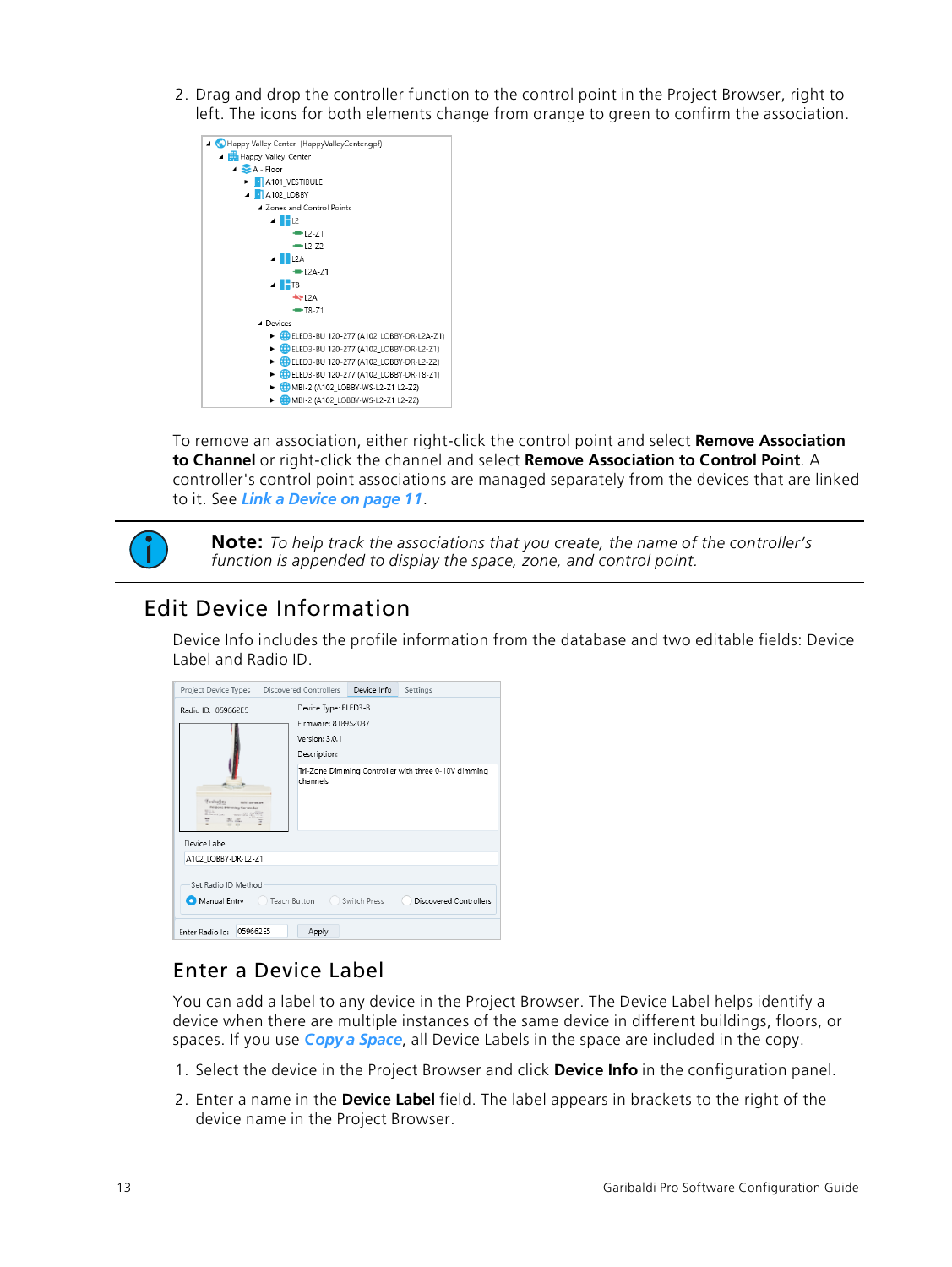**Tip:** Add descriptive Device Labels to provide more information about connections in the project. Adding a unique label that identifies relationships may help in projects that have many of the same type of device on the same floor.

#### <span id="page-18-0"></span>Enter a Radio ID

( )

To make a working wireless connection you need to identify the unique radio ID for each device. You can find the radio ID printed on the device label or you can capture it wirelessly when you are within range. Information between Garibaldi Pro and the devices cannot be shared until the radio IDs are entered.

- 1. Select the device in the Project Browser and click **Device Info** in the configuration panel.
- 2. Choose a method to set the radio ID:
	- a. Click **Manual Entry** and enter the radio ID in the field. Click **Apply**.

| Set Radio ID Method |              |              |                        |
|---------------------|--------------|--------------|------------------------|
| Manual Entry        | Teach Button | Switch Press | Discovered Controllers |
| Enter Radio ID:     | Apply        |              |                        |

- b. If you are on site and within wireless range, you have more options:
	- For sensors and stations, click **Teach Button** > **Begin** to enable reception, and then go to the device and press the **Teach** button to send a message that contains its radio ID.

| Set Radio ID Method                        |              |                        |
|--------------------------------------------|--------------|------------------------|
| <b>O</b> Teach Button<br>Manual Entry      | Switch Press | Discovered Controllers |
|                                            |              |                        |
| Identify the device using the Teach button |              |                        |
| Beain                                      |              |                        |
|                                            |              |                        |

• For switches, click **Switch Press** > **Begin** to enable reception, and then go to the switch and press the ON button three times quickly to send a message that contains its radio ID.

| Set Radio ID Method<br>Teach Button<br>Manual Entry | Switch Press | Discovered Controllers |
|-----------------------------------------------------|--------------|------------------------|
| Identify the device by pressing the switch<br>Begin |              |                        |

• For controllers, click **Discovered Controllers** > **Begin** to identify the radio ID of a target controller.



3. The device's unique radio ID is recorded and displays at the top of the Device Info tab.

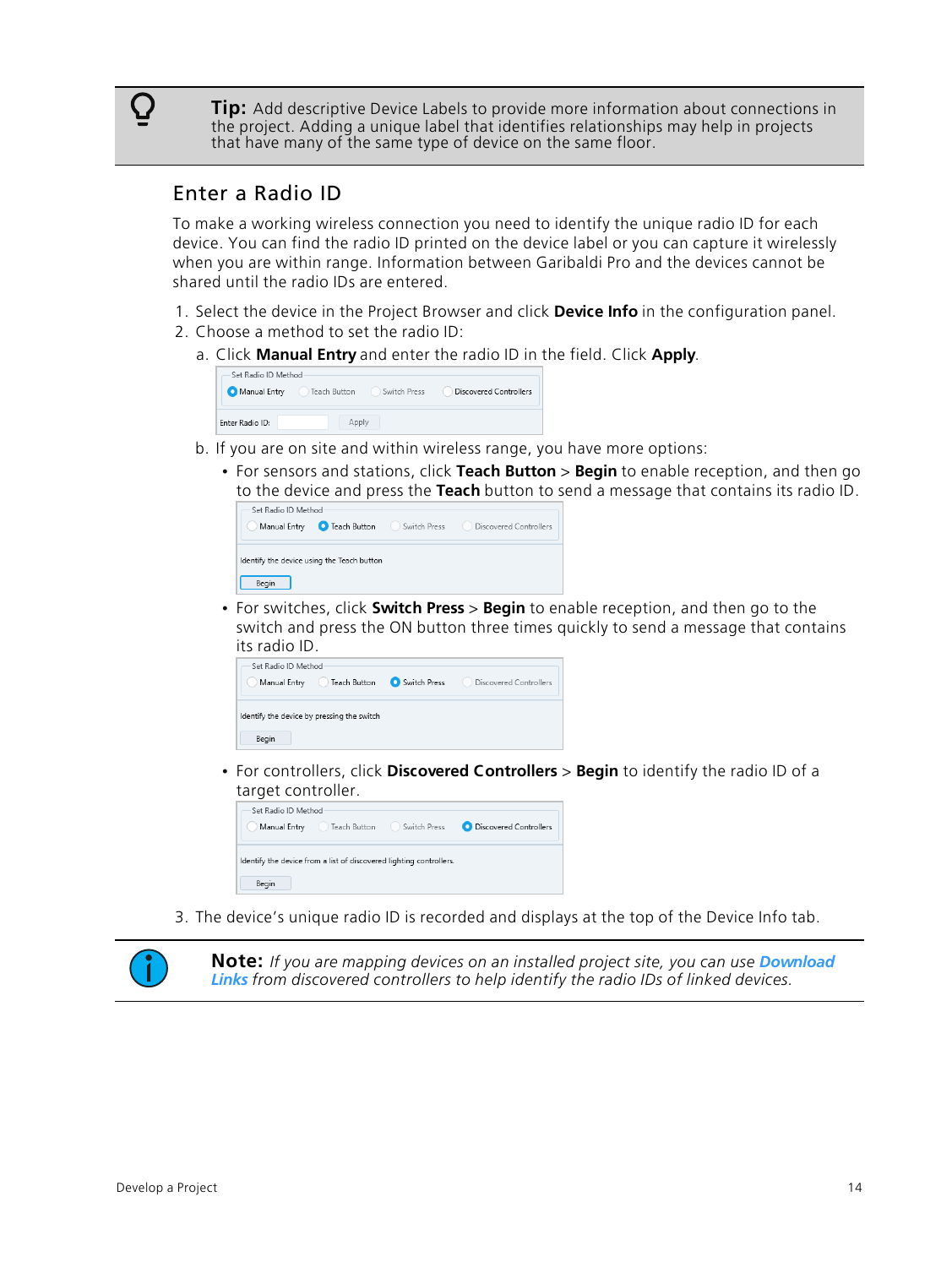## <span id="page-19-0"></span>Configure Device Settings

Echoflex devices are designed to suit a wide range of installation applications. To create a target effect, you may have to modify the default settings.

Configurable devices have two kinds of settings: those that manage the *device* and those that manage each *output* (channel). Settings are organized alphabetically within these groupings.

| Project Device Types<br><b>Discovered Controllers</b><br>Device Info                                  |   | Settings                                                                                                                                                                                                                                   |
|-------------------------------------------------------------------------------------------------------|---|--------------------------------------------------------------------------------------------------------------------------------------------------------------------------------------------------------------------------------------------|
| Q<br>Device                                                                                           | ᄉ | Set this value to a non-Zero value for timer switch operation.<br>When non-zero, a press ON event will start the timer and the<br>relay will close. When the timer expires, the relay opens.<br>A zero value means this timer is disabled. |
| Switch Press and Hold Fade Rate<br>The period of time that the controller will ramp between ma        |   |                                                                                                                                                                                                                                            |
| Switch, On-Timer Value<br>Set this value to a non-Zero value for timer switch operation.              |   |                                                                                                                                                                                                                                            |
| Telegram Repeater<br>Sets repeater mode. Repeating will have each message re-b                        |   | Minimum Value:<br>0<<br>Use<br>Maximum Value:<br>65535s<br><b>Use</b>                                                                                                                                                                      |
| User Interface (LEDs) Disable time<br>After this timer expires, the LED blinks will cease. 0 = always |   | Default Value:<br>0 <sub>s</sub><br>Use                                                                                                                                                                                                    |
| Vacancy Fade-OFF Rate<br>The period of time the dimming output will ramp between t                    |   |                                                                                                                                                                                                                                            |
| Output                                                                                                |   | Current Value:<br>$\circ$<br>s                                                                                                                                                                                                             |
| Daylighting Photo Inhibit Relay Control<br>When Photo Inhibit is enabled and the photo sensor value i |   |                                                                                                                                                                                                                                            |
| Dimming Output Minimum Level<br>Lower end trim level                                                  |   |                                                                                                                                                                                                                                            |
| Dimming Output Enable<br>The controller will auto detect when a load is connected to                  |   | Apply                                                                                                                                                                                                                                      |
| Dimming Output Maximum Level                                                                          |   |                                                                                                                                                                                                                                            |



 $\bf{Q}$ 

**Note:** *Configuration settings that control the operation of sensors, like occupancy timers, are saved on the linked controllers.*

1. Select the device in the Project Browser and click **Settings** in the configuration panel.

**Tip:** Use **Search** to isolate a type of setting (for example, all the Fade or Timer controls).

- 2. Select a setting to display its description and the parameters. Depending on the type of setting, you can use a proposed value, enter a value, or make a selection. The names of settings that have been modified display in **bold** typeface in the Settings tab.
- 3. Modify the setting as required and click **Apply**. Repeat for all the settings you want to configure. The configuration is saved in the project file but is not yet transferred to the device. See *Upload Links and [Settings](#page-20-1) on the facing page* for more information.

To restore default settings for a device, use the device's right-click menu in the Project Browser. You cannot undo this command; make sure you want to restore all default settings.



**Note:** *If the Settings you want to modify are not displayed, increase the selected user level from the Main Menu (for example, View > Advanced Device Settings).*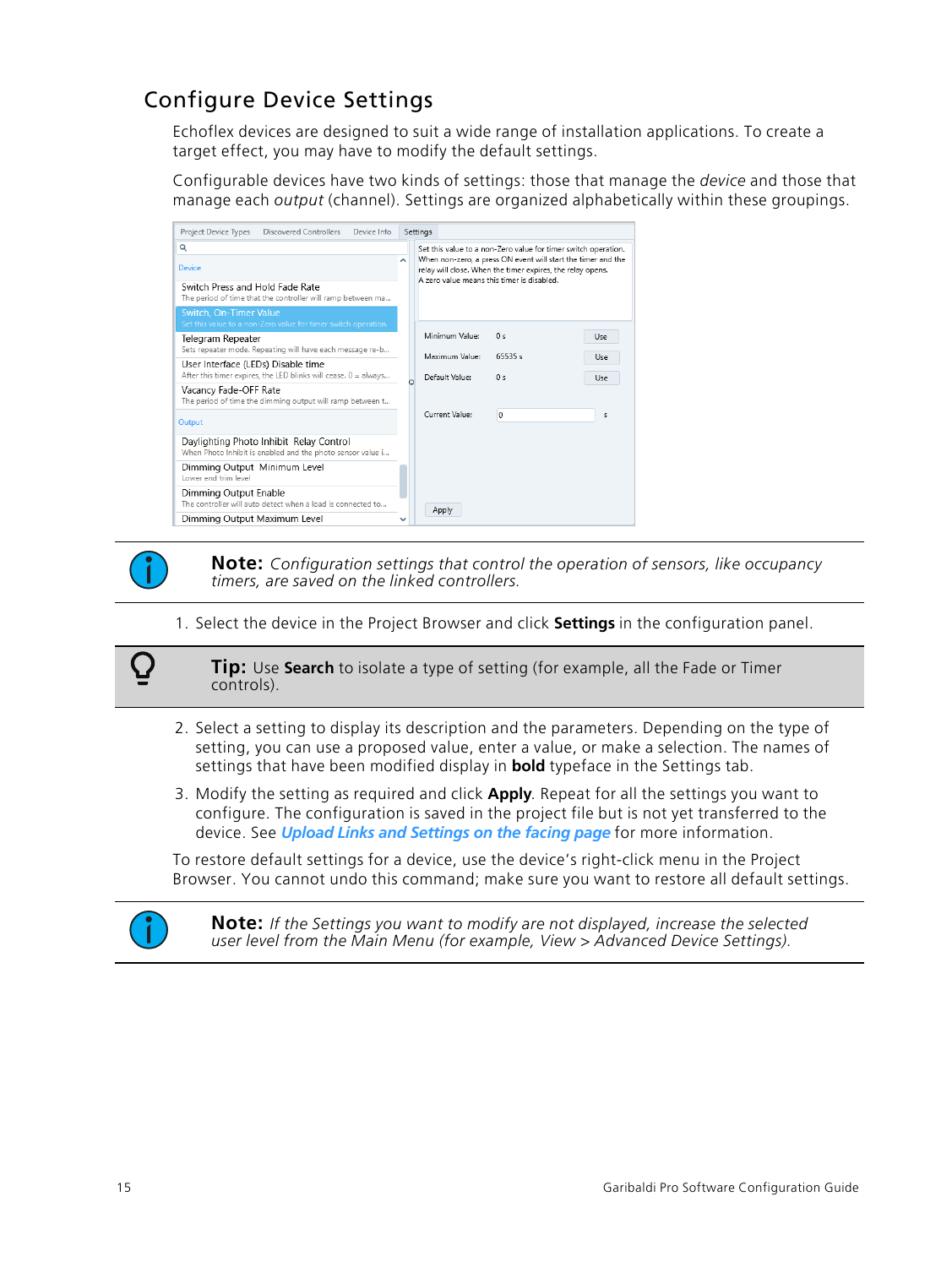## <span id="page-20-0"></span>Copy a Space

Office buildings and hotels often use the same lighting configuration for multiple spaces throughout a project site. The Copy Space feature can save a lot of time and ensure accurate repetition when you build your Garibaldi Pro project file.

Use Copy Space to copy zones, control points, devices, and links and settings—everything defined in the space except device radio IDs.

If the space has connections to another space:

- Links to devices in another space are also copied. Use the Device Links tab to view links.
- An association to a control point in another space is not copied. For example, if the lights in the corridor space are controlled by a switch at the reception desk, that association is not copied. Use the Control Points tab to view associations.

You can paste a space multiple times, on any floor of any building. The pasted space name is appended with an incrementing number. For example a pasted copy of *Room 100* appears as *Room 100(1)*. If you paste again on the same floor without renaming the first paste, the space name will be *Room 100(2)*.

- 1. Select the space you want to copy in the Project Browser.
- 2. Select **Copy Space** from the right-click menu.
- 3. Click the floor in the building where you want to paste the space.
- 4. Select **Paste Space** from the right-click menu. The space is pasted and named with a number to identify it as a copy.
- 5. Rename the copied space and enter the unique radio IDs for each of the devices.

**Tip:** Use a naming convention that works if you copy the space. For example, if your zone names are *Rm100 daylight* and *Rm100 non-daylight*, it may be confusing when you copy the space to Room 405. Avoid using space-specific identifiers.

## <span id="page-20-1"></span>Upload Links and Settings

After you define the links and configure the settings for a device in a project, you can copy the information to the installed device. Unlike the download features (*[Download](#page-23-0) Links* and *[Download](#page-23-1) Settings*), the upload feature includes both the device links you created and the settings you configured. The whole configuration is transferred to the device in one transaction.

To upload links and configured settings to a device, you must have a connected Echoflex Serial Interface and be within wireless range of the powered device.



( )

**CAUTION:** *Make sure you want to overwrite the device's configuration (links and settings). You cannot undo this command.*

- 1. Select the device in the Project Browser.
- 2. Select **Upload Links and Settings** from the right-click menu. To confirm the transfer, the device will blink its connected load.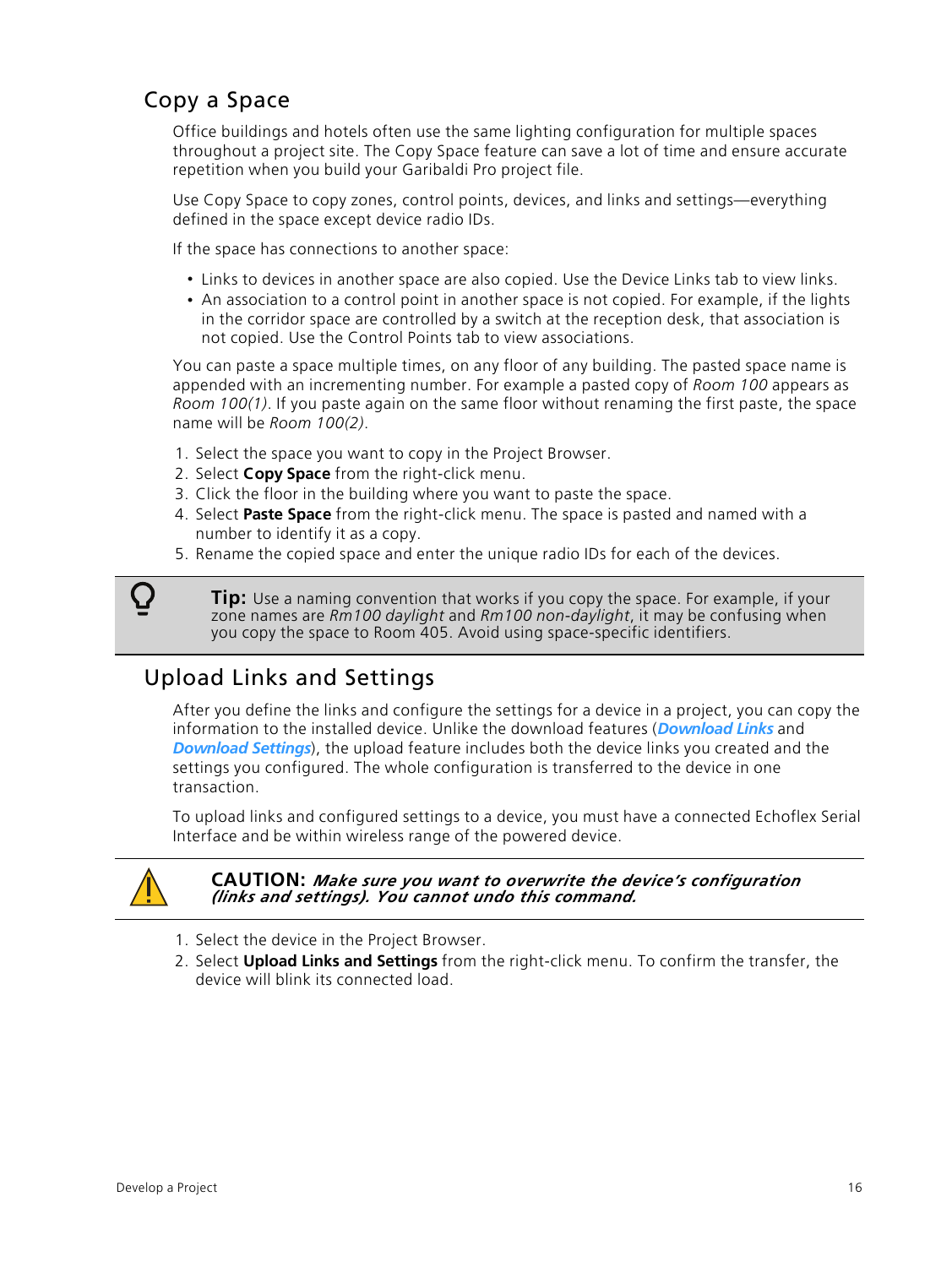## <span id="page-21-0"></span>Restore Default Settings

It is easy to track the settings that have been customized in Garibaldi Pro. The names of settings that have been modified display in **bold** typeface in the Settings tab.



To restore the default settings in the Garibaldi Pro project file and on the controller, the controller must be within wireless range.



**CAUTION:** *Make sure you want to restore the default settings for the selected device. You cannot undo this command.*

- 1. Select **Restore Default Settings** from the right-click menu of the device and click **OK** to confirm. The default settings in the project file are restored.
- 2. Select **Upload Links and Settings** from the right-click menu of the device and click **OK** to confirm. The default settings on the controller are synchronized with the project file.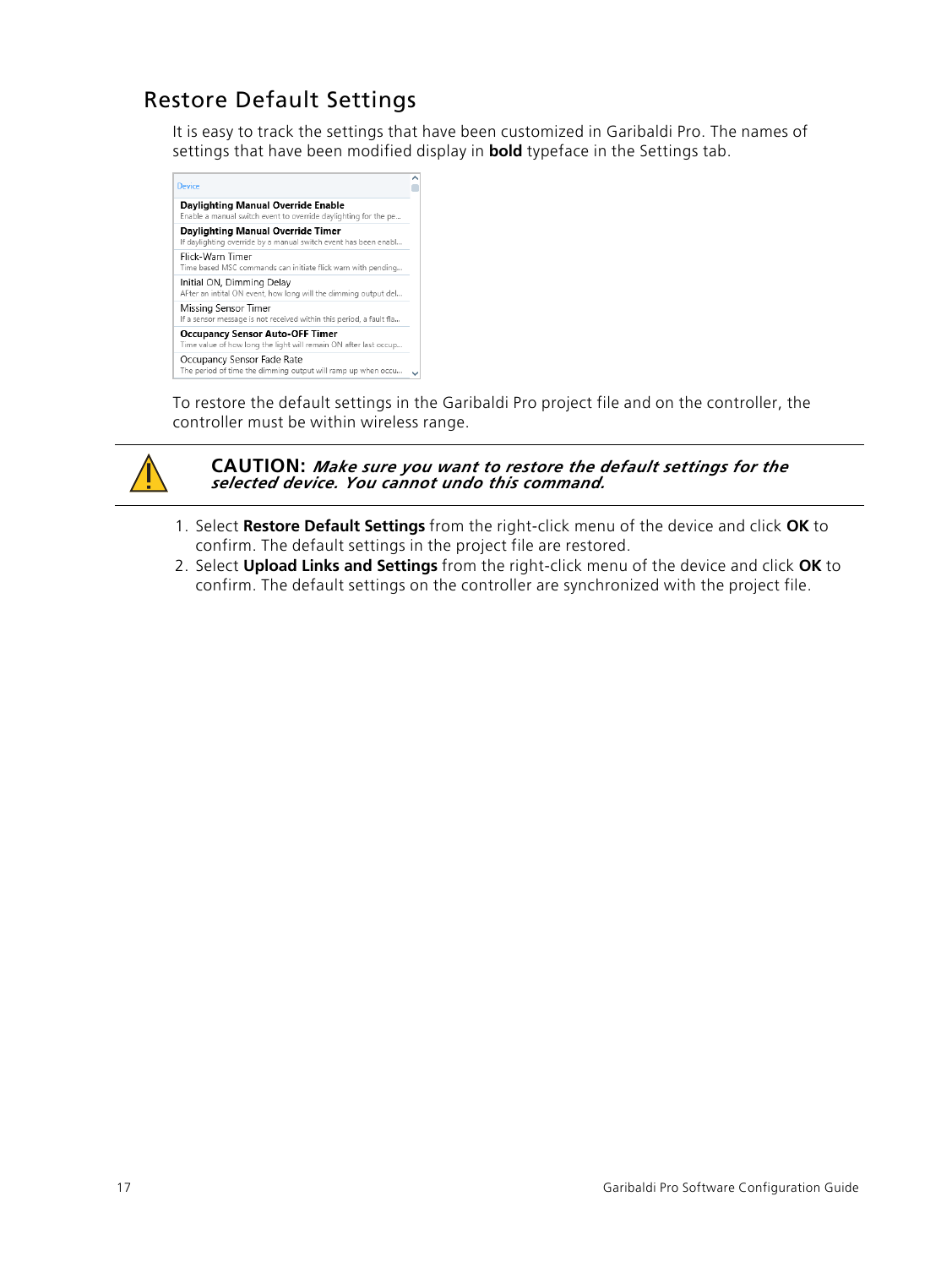## <span id="page-22-0"></span>Work with Installed Devices

Garibaldi Pro's connectivity features make it easy to capture information from an installed site and copy it into a Garibaldi Pro project. At an existing project site, you can move systematically through the building to discover devices and locate them in the Project Browser you created. You can also retrieve the links and the settings to capture the existing installation.

#### <span id="page-22-1"></span>Discover Controllers

If you are working on an installed project site, you may find it more convenient to add the installed controllers to the Project Browser using their wireless signal. You must have a connected Echoflex Serial Interface and be within wireless range to use this feature.

- 1. Select an element in the Project Browser and click the **Discovered Controllers** tab in the Configuration Panel.
- 2. Click **Find/Refresh** to generate a list of controllers within range. The controllers that are discovered are color-coded and listed in order of their signal strength to help you identify their proximity.



- Green text = good signal strength
- Yellow text = fair signal strength
- Red text = poor signal strength
- 3. If there is more than one controller, select a controller and click **Identify** to make the connected load blink.



**Note:** *If another brand of controller is discovered it will display in the list, but you cannot place it in a Garibaldi Pro project.*

4. Drag and drop the selected controller to a space in the Project Browser. The discovered controller is listed in the **Project Device Types** list with its unique radio ID. To retrieve the controller's current configuration settings, see *[Download](#page-23-1) Settings on the next page*.

After a discovered controller is placed in the Project Browser, it is no longer available in the **Discovered Controller** tab. Unlike an instance of a device profile, a discovered controller is an installed device, not virtual, and can only be discovered and placed once.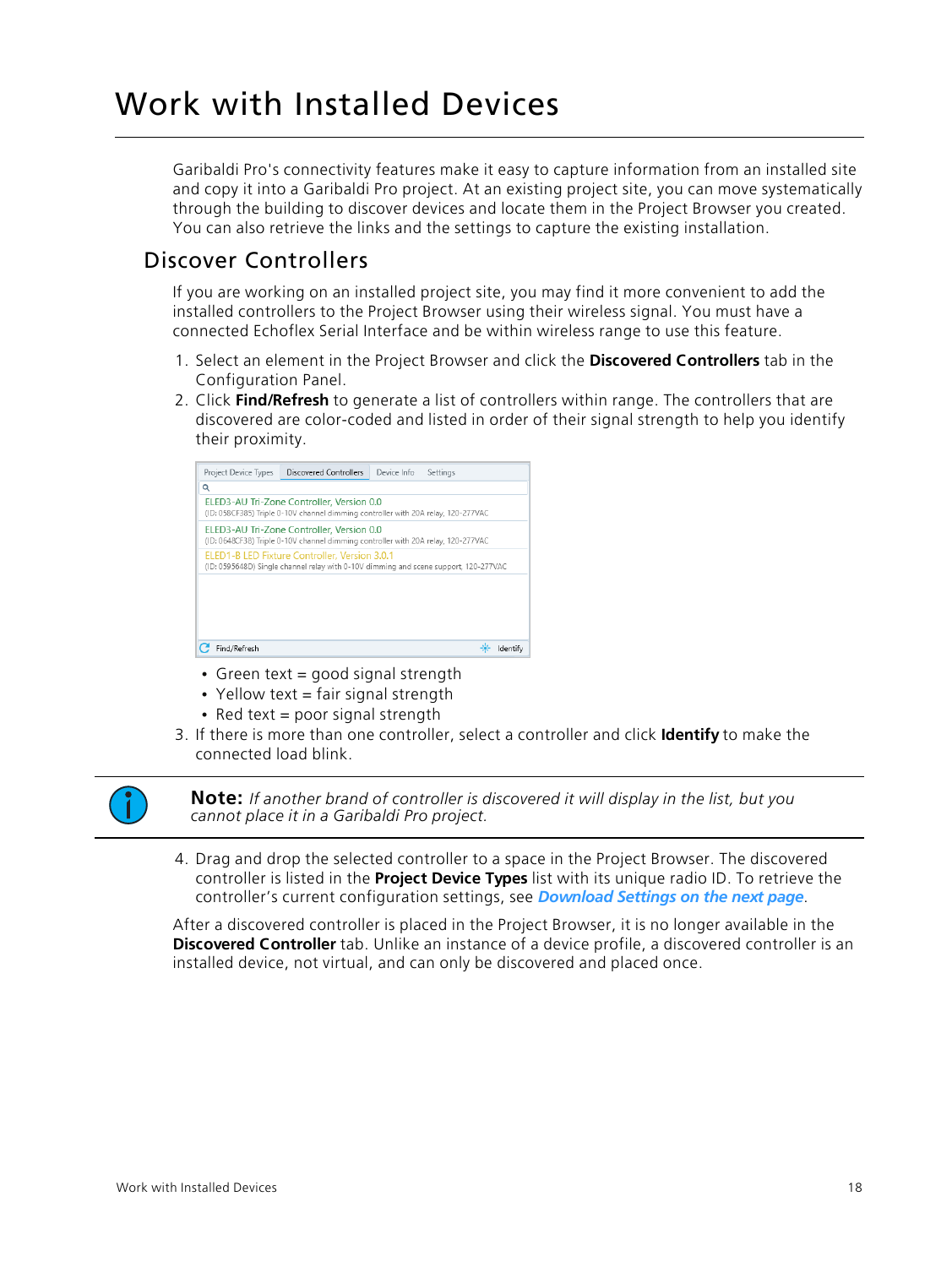## <span id="page-23-0"></span>Download Links

When you add a discovered controller to your project, you may also want to retrieve its configured links to other devices in the project. The controller's link table identifies the radio IDs and Equipment Profiles of the devices that are linked to the controller, not the type of device. Use Download Links to update the Garibaldi Pro project file with information on the controller. Linked devices in the Project Browser that do not have radio IDs are not affected.



**CAUTION:** *If the controller in the Project Browser has links to devices that have radio IDs, the links will be overwritten with the controller's link table you download. Make sure you want to overwrite the links in the project file with the links on the controller. You cannot undo this command.*

To download links from a device, you must have a connected Echoflex Serial Interface and be within wireless range of the powered device. A controller can have up to 20 linked devices.

- 1. Select the device in the Project Browser.
- 2. Select **Download Links** from the right-click menu.

Garibaldi Pro sends a query to the target controller and retrieves its table of linked radio IDs. The devices identified by their **[radio](#page-18-0) IDs** now display as being linked ( $\implies$ ) to the controller in the project.

If a radio ID discovered in the controller's link table does not match any of the radio IDs of devices in the Project Browser, you can try to find the device using the Equipment Profile or the radio ID that display in the dialog box. Devices can also be linked manually. See *[Link](#page-15-2) a Device on [page 11](#page-15-2)*.

#### <span id="page-23-1"></span>Download Settings

You can retrieve the configured device settings for projects that have existing installed devices. For example, you can download settings from controllers that you add to a project using *Discover [Controllers](#page-22-1)*.

To download configured settings from a controller, you must have a connected Echoflex Serial Interface and be within wireless range of the powered device.

- 1. Select the device in the Project Browser.
- 2. Select **Download Settings** from the right-click menu.

The names of settings that have been modified display in **bold** typeface in the **Settings** tab. To restore default settings, select **Restore Default Settings** from the right-click menu.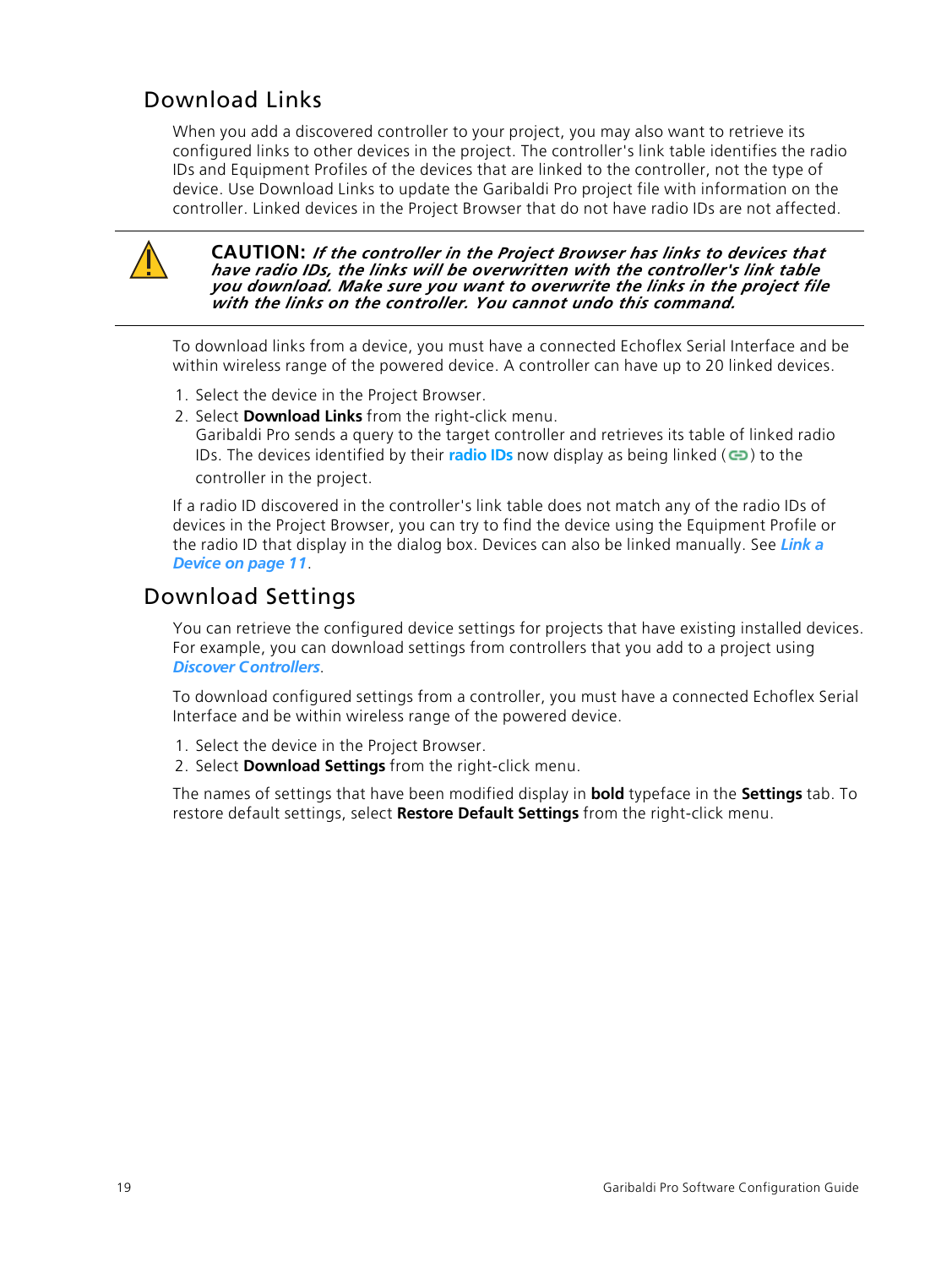#### <span id="page-24-0"></span>**How do I find a radio ID?**

Select the device from the Project Browser and then open the Device Info tab in the configuration panel. See *Enter a Radio ID on [page 14](#page-18-0)*.

#### **How can I relate my project file to a floor plan?**

Create a Project Browser structure and rename the elements to match the floor plan's terminology. The default names are: Site Name, Main Building, Floor 1, Space 1, Zone 1, and Control Point a.

#### **How do I change the switch that the controller is linked to?**

Expand the controller in the Project Browser and select its control function. From the Device Links tab in the configuration panel, right-click the current link and select Remove Link. Next, drag and drop the switch you want to link to the controller. See *Link a Device on [page 11](#page-15-2)*.

#### **How do I restore the default configuration settings for a controller?**

When you send a new configuration to a controller, the existing settings are overwritten. To restore the defaults settings, use the right-click menu to restore the defaults and then upload the settings to the controller. See *Restore Default [Settings](#page-21-0) on page 17*.

#### **How do I share my Garibaldi Pro project file?**

There are no restrictions for sharing Garibaldi Pro project files. To open a .gps file, a user must have an installed version of Garibaldi Pro and access to the .gps file.

#### **Where did the device type I added in my project go?**

All the devices that have been added to a space in a floor appear alphabetically in the Devices folder. When you drop a new device in a space, it is added alphabetically using the model name.

#### **I cannot use Discovered Controllers. Nothing happens.**

To use Discovered Controllers, you must have a connected Echoflex serial interface and be within wireless signal range. Make sure the controllers in the space are powered.

#### **How do I identify a target controller when there are five in the same room?**

You can identify a controller whether its in the Project Browser or in the Discovered Controllers tab. The controller you select will blink its lighting load to confirm its identity. See *Manage Project Browser [Elements](#page-15-1) on page 11* and *Discover [Controllers](#page-22-1) on page 18*.

#### **Why can't I configure the controller?**

The device must be placed in the Project Browser before you can access the Settings tab. See *[Configure](#page-19-0) Device Settings on page 15*.

#### **I modified the configuration settings for a controller, but the lighting effects were not present when I tested the system.**

A new configuration must be sent to the device for the settings to take effect. See *[Upload](#page-20-1) Links and [Settings](#page-20-1) on page 16*.

#### **I modified all the configuration settings I wanted to change but they vanished when I went back to review them. What went wrong?**

You must click **Apply** after each setting you modify to save it.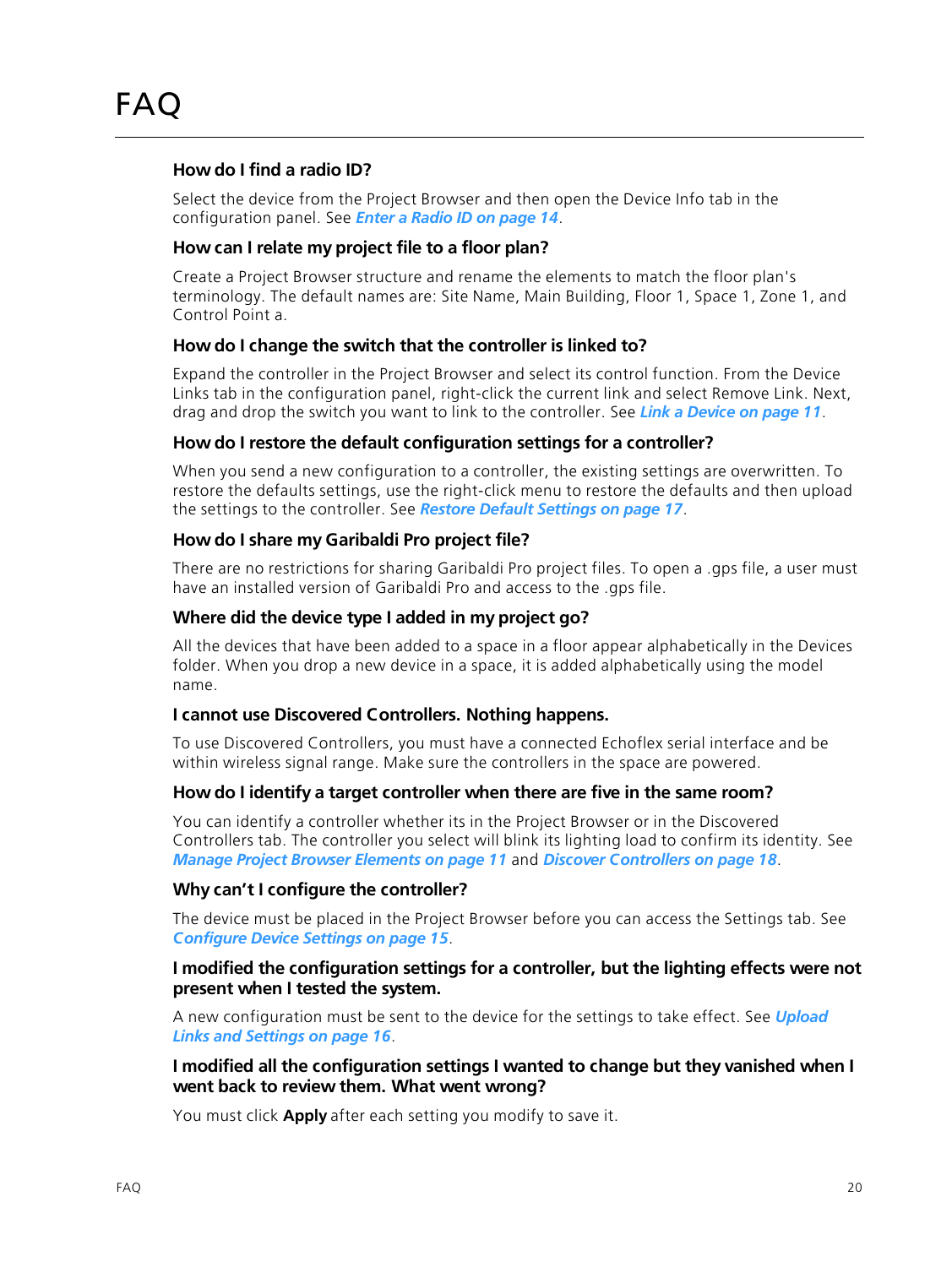#### **I made all the links and control point associations in my project, but the system doesn't work when I test it.**

To test the lighting effects, the correct radio IDs must be set for each device. See *Edit [Device](#page-17-0) [Information](#page-17-0) on page 13*.

#### **How do I contact Technical Support?**

If you need help with technical issues, contact **[service@echoflexsolutions.com](mailto:service@echoflexsolutions.com)**.

#### **Can I open multiple project files?**

You cannot open multiple files, but you can open multiple instances of the software.

#### **My site has two buildings with the same setup. Can I build the project structure and device configuration for one building and then copy it?**

You cannot copy a building, but you can copy a space to another building. Use *Copy a [Space](#page-20-0)* to replicate the spaces on the floors of one building to the floors of the second building. Depending on the project, a better solution might be to use Save As and create a separate project for the second building.